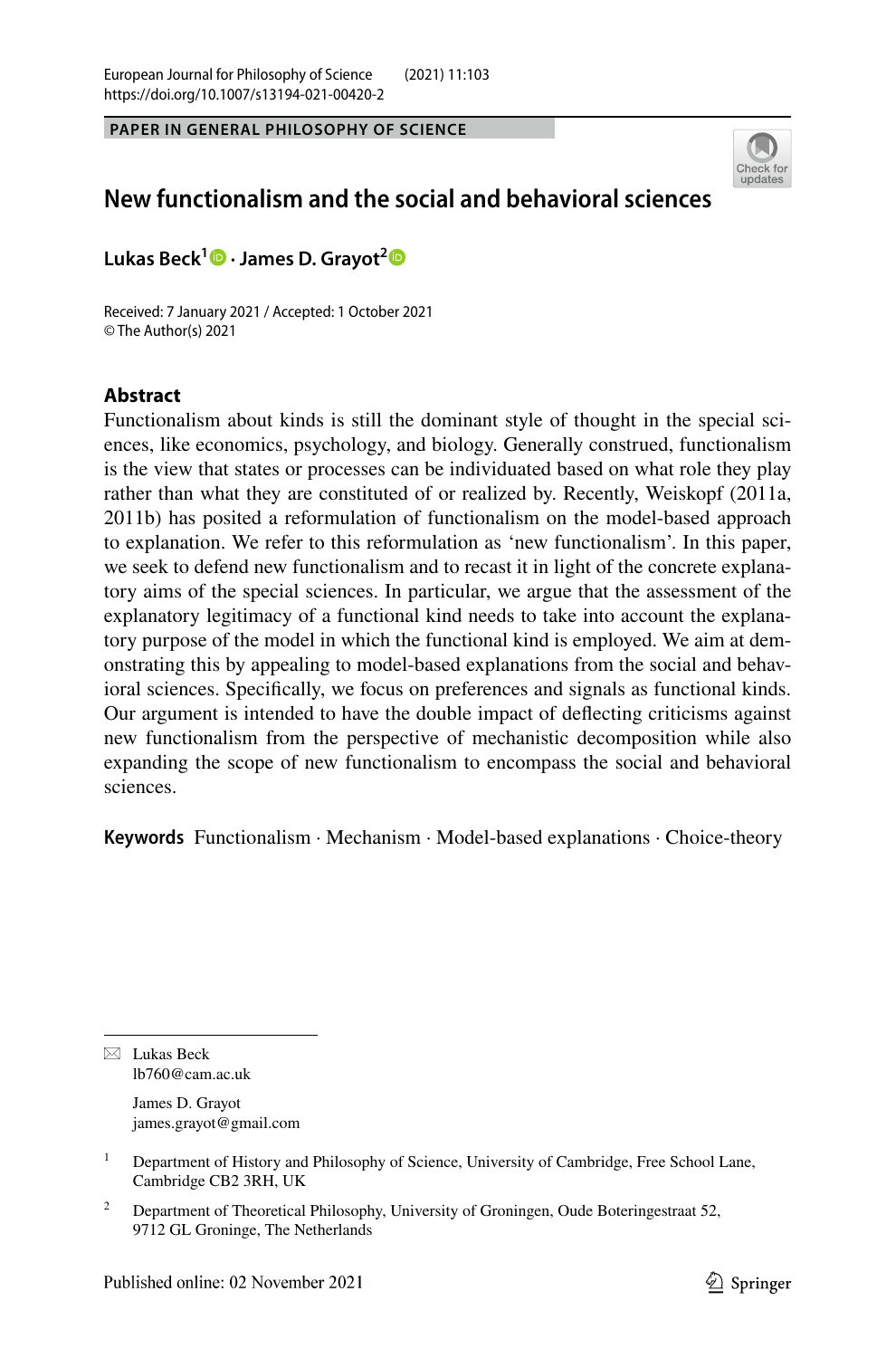# **1 Introduction**

Whether functionalism offers a legitimate basis for providing explanations in the special sciences is an on-going debate in philosophy of science. The standard view of functionalism holds that some states and processes can be individuated based on what *role* they play rather than on what they are strictly *constituted of*.<sup>[1](#page-1-0)</sup> Functionalists maintain that such functionally individuated states and processes can legitimately fgure into explanations in the special sciences.

While functionalism is still dominant in many domains of the biological, behavioral, and psychological sciences, evolving debates in philosophy of science indicate problems with traditional arguments in support of functionalism. On the one hand, early defenders of functionalism, like Fodor [\(1974](#page-26-0)), argued that the existence of well-supported laws involving functional kinds vindicates functionalism as an explanatory strategy. The main problem with this defense is that it has become doubtful whether there are any such laws in the special sciences (Cartwright, [1999;](#page-26-1) cf. Kincaid, [1996,](#page-27-0) [2004\)](#page-27-1). On the other hand, recent growing support for mechanistic explanation in the special sciences suggests that functionalism's emphasis on roles can be problematic *if* it prevents scientists from decomposing systems under investigation into mechanisms (Craver & Bechtel, [2006](#page-26-2); Bechtel & Richardson, [2010\)](#page-26-3). According to mechanists, it is through mechanistic decomposition that the special sciences ultimately achieve their explanatory aims. This leaves functionalism in a precarious position regarding whether and how functionally individuated states and processes can legitimately fgure into explanations.

To address these concerns, Weiskopf ([2011a](#page-27-2), [2011b](#page-27-3), [2017](#page-27-4)) has posited a reformulation of functionalism on the model-based approach to explanation—we refer to this reformulation as new functionalism.<sup>[2](#page-1-1)</sup> Roughly, new functionalism holds that functionally individuated states and processes constitute *kinds* if they fgure into a range of successful models instead of well-supported laws. Moreover, according to Weiskopf, functional kinds can be individuated via one of three diferent strategies: *fctionalization*, *reifcation*, or *abstraction*. Each of these strategies indicates why a particular functional kind is not amenable to mechanistic decomposition. Taken together, both of these elements are intended to show that functional kinds can serve as central explanatory units in the special sciences even if they are not amenable to mechanistic decomposition.

However, new functionalism has also received some critical reactions. In a recent iteration of the debate between functionalists and mechanists, Buckner [\(2015](#page-26-4)) introduces a dilemma for Weiskopf's account. Buckner argues that functional kinds are either still amenable to mechanistic decomposition (this holds for abstractions) or that the models involving functional kinds incur a loss of counterfactual power (this holds for fctions and reifcations). He takes this dilemma to pose a serious challenge to new functionalism.

<span id="page-1-0"></span> $1$  The term 'individuation' refers to the description by which states and processes are distinguished—it is what countenances their role in explaining a phenomenon.

<span id="page-1-1"></span><sup>&</sup>lt;sup>2</sup> We owe this term to Buckner  $(2015)$  $(2015)$ .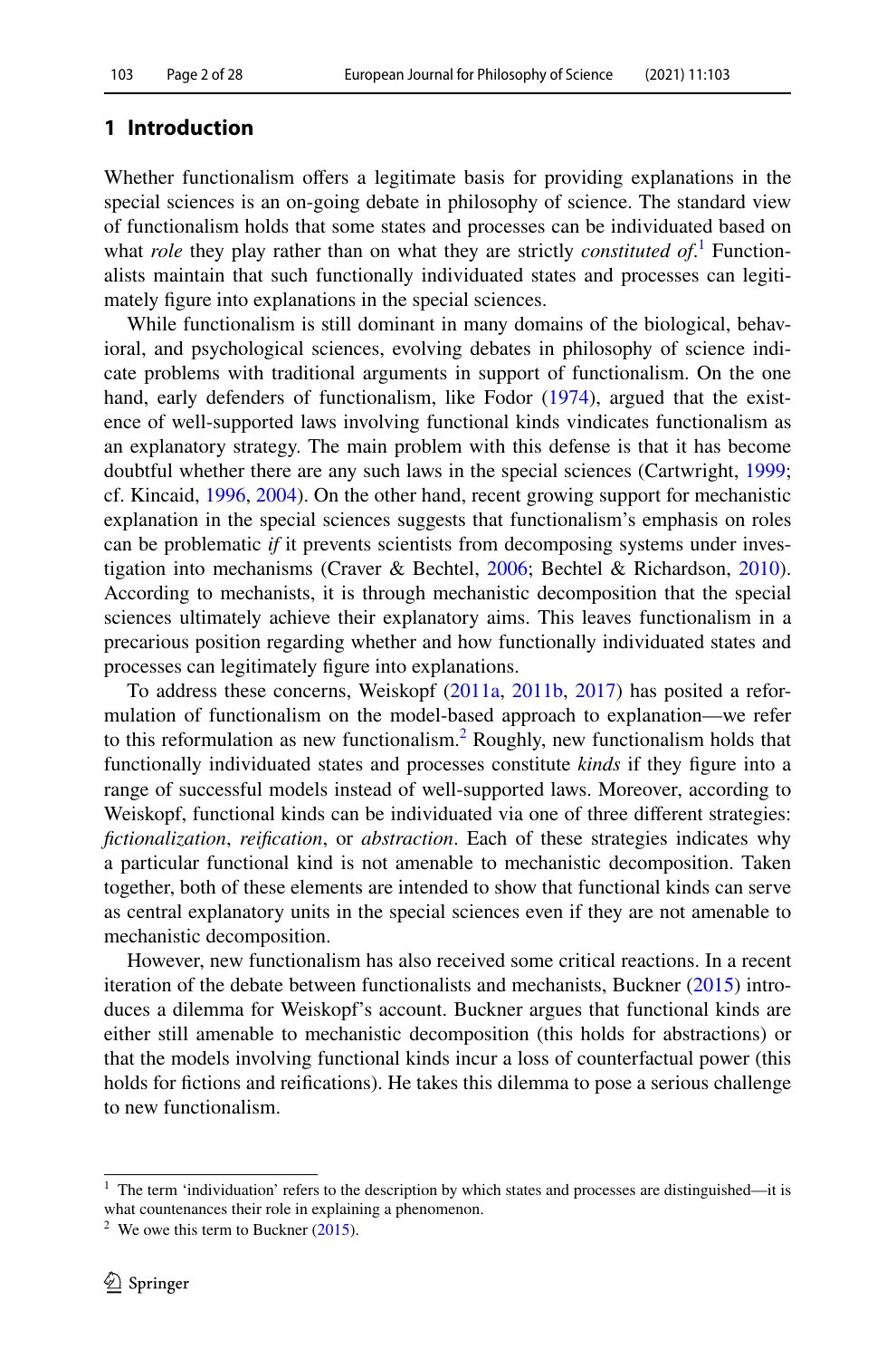In this paper, we aim at defending new functionalism by recasting it in light of the concrete explanatory aims of the special sciences, more broadly construed. We argue that the assessment of the explanatory legitimacy of functional kinds also needs to consider the *purpose* of the model in which a functional kind is employed. In this respect, we hold that Weiskopf's account neglects the diversity of explanatory purposes found in the special sciences. However, and more importantly, we show that once these explanatory purposes are taken into account, the horns of Buckner's dilemma will often turn out to be dull. We demonstrate this by appealing to model-based explanations from the social and behavioral sciences. Specifcally, we make the case that *preferences* and *signals*—understood as functional kinds—are typically not afected by the dilemma given the explanatory purposes of the choice theoretic models in which they are employed. We take our argument to have the double impact of defecting Buckner's dilemma while also expanding the scope of new functionalism to encompass the social and behavioral sciences.

In what follows, section 2 situates Weiskopf's new functionalism in contrast to traditional defenses of functionalism, and section 3 spells out Buckner's mechanistic critique in response. Section 4 closely analyzes preferences and signals to highlight the shortcomings of both Weiskopf's account and Buckner's rejoinder. Section 5 repackages new functionalism in light of our analysis and addresses the charge that our defense leads to parochialism or anything-goes pluralism. Section 6 concludes.

#### **2 Functionalism in the special sciences**

Fodor's [\(1974](#page-26-0), [1997](#page-26-5)) seminal argument for functional kinds relies on postulating the existence of law-like generalizations in the special sciences. The main target of his argument is physicalist reductionism, specifcally the view that all special science laws are reducible to physical laws.<sup>3</sup> He argues that a special science law  $S_1x \rightarrow S_2x$ is reducible to a physical science law  $P_1x \rightarrow P_2x$  *iff* there exist bridge laws connecting special science predicates (that fgure into a special science law) to physical predicates (that figure into a physical science law). Bridge Laws, e.g.,  $S_1x \leftrightarrow P_1x$ , express contingent event identities stating that every event consisting of some *x* satisfying *S* is identical with some event consisting of *x* satisfying *P*. They are contingent in the sense that they cannot be established a priori. According to Fodor, what the reductionist needs to establish is that there are, in fact, bridge laws that connect each and every special science *natural kind* predicate with a physical science natural predicate. Here, natural kind predicates are those predicates that fgure into the laws of (completed or ideal) science. Yet, Fodor argues that the natural kind predicates in a special science will most likely correspond to a *heterogeneous disjunction* of physical predicates that do not constitute natural kinds, i.e.  $S_1x \leftrightarrow P_1x \vee P_2x \vee P_3x$ ∨ **…** P<sub>n</sub>x, where P<sub>1</sub>x ∨ P<sub>2</sub>x ∨ P<sub>3</sub>x ∨ **…** P<sub>n</sub>x is not a natural kind predicate. Hence, reductionism is unlikely to succeed.

<span id="page-2-0"></span><sup>&</sup>lt;sup>3</sup> Fodor clarifies that this version of reductionism is "a stronger one than many philosophers of science hold" (114, f.n. 2). Though, in his follow-up ([1997\)](#page-26-5) article, he attributes this view to Kim [\(1992](#page-27-5)).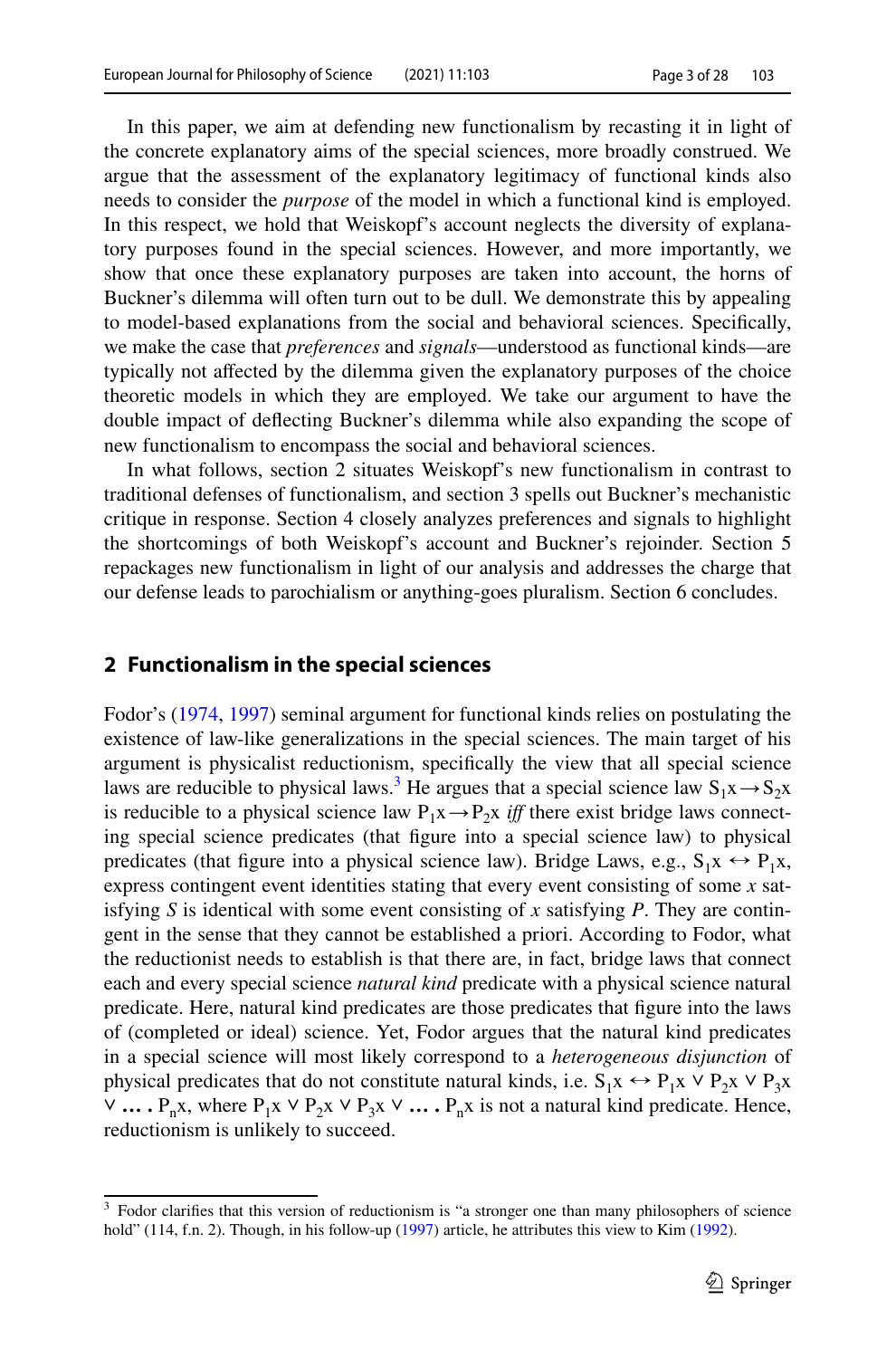Yet, if the natural kind predicates of the special sciences correspond to a diverse set of physical predicates, how should we individuate them? Functionalists like Fodor argue that we can individuate special science predicates via the *role* they play. For example, in order for something to be money, it is important that it functions as a medium of exchange independent of what it is constituted of (gold, silver, copper, etc.). If this argument is correct, the special sciences are unlikely to reduce to physics. Therefore, they maintain autonomy with respect to their taxonomy.

To be clear, what's important for Fodor's argument is not just that some predicates may not correspond to physical natural kind predicates, but more specifcally, that the natural kind predicates of the special sciences do not correspond to physical natural kind predicates. If natural kind predicates are those predicates that fgure into the laws of (completed or ideal) science, we need laws of special science in order to have special science natural kind predicates. However, according to some, there is an emerging consensus in the philosophy of science that the special sciences are not primarily in the business of discovering laws (Cartwright, [1999;](#page-26-1) cf. Kincaid, [1996](#page-27-0), [2004\)](#page-27-1). Rather, they are in the business of devising and testing *models* which serve various explanatory functions with regard to their target phenomena. If this is the case, then it seems philosophers of science cannot secure the autonomy of the special sciences, and the legitimacy of using functionally individuated kinds in explanations by appealing (solely) to the existence of laws involving such kinds, for the simple reason that it is contested whether there are any such laws in the special sciences.<sup>[4](#page-3-0)</sup>

There are, however, a growing number of alternatives to law-based defenses of functionalism in the special sciences. One alternative can be found in the work of Ross & Spurrett [\(2004](#page-27-6), see also, Ladyman et al., [2007,](#page-27-7) Ladyman, [2008](#page-27-8)), which aims at exposing the limitations of reductionist approaches to causal explanation (i.e., Kim, [1992](#page-27-5)). In particular, they argue that non-reductionistic approaches to explanation are better suited to identify and track properties and dispositions of macro-level entities given that these are primarily epistemic properties and not necessarily causal ones. Moreover, Ross [\(2005](#page-27-9), [2006](#page-27-10)) has expanded on this idea, ofering a comprehensive account of functionalism in the context of economics. This account builds on Dennett's notions of intentional systems and 'real patterns' ontology (Dennett, [1989](#page-26-6), [1991\)](#page-26-7). While we are sympathetic to the anti-reductionist stance of Ross and Spurrett, and fnd Ross's intentional-stance functionalism to be a promising take for microeconomic research, we here would like to focus on a more general formulation of functionalism, one that ofers a direct replacement to the law-based arguments of Fodor.

This brings us to the second alternative: the *model-based approach to functionalism*. Weiskopf ([2011a,](#page-27-2) [2011b\)](#page-27-3) argues that legitimate functional kinds of the special sciences are those states or properties that feature in many coherently

<span id="page-3-0"></span><sup>&</sup>lt;sup>4</sup> We do not take a stance on whether there are any special science laws as the answer to this question clearly depends on the particular notion of a law that one accepts. Though, we accept that, on some of the less demanding notions of laws, having a model that fulflls Weiskopf's criteria outlined below may already suffice for having a law (cf. Kincaid, [2004](#page-27-1)).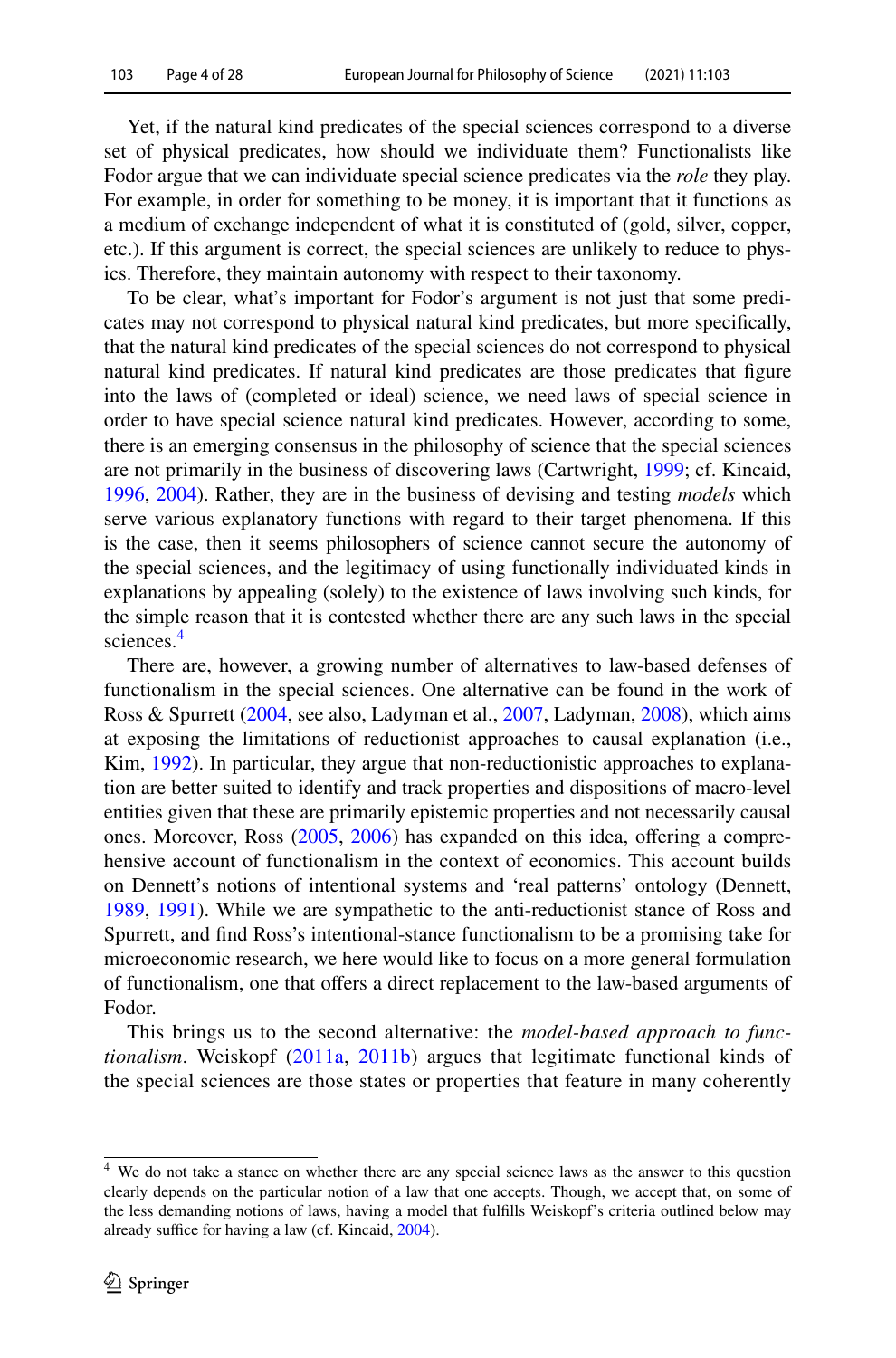integrated and empirically successful models. In particular, he argues that a class of models needs to satisfy three conditions—these are:

- 1. *The models need to be well confrmed*. This implies that if there is a set of models that is, ceteris paribus, better supported by the available evidence, then this set is to be preferred and we should only consider the functional properties of these models to constitute natural kinds. [\(2011a](#page-27-2), 336; [2011b,](#page-27-3) 252)
- 2. *Models should be representationally accurate*. That is, if there is a set of models that includes, ceteris paribus, more elements that are real parts of its targets or describes these elements in more (explanatory relevant) detail, we should only consider the functional properties of the more *representationally accurate* set of models to be natural kinds. [\(2011a](#page-27-2), 336; cf. Gierre, [1988\)](#page-26-8)
- 3. *Models should be genuinely explanatory.* This suggests that the set of models that can, ceteris paribus, answer more "what-if-things-had-been-diferent" questions is to be preferred and we should only consider the functional properties of these models to constitute natural kinds. [\(2011a](#page-27-2), 320; [2011b,](#page-27-3) 250, 252)

Weiskopf also suggests that the models should be a good fit with our "general" background knowledge" ([2011a,](#page-27-2) 336). If we fnd a set of models that meets these criteria, he argues, we can take their functional categories (denoting the relevant states, processes, and properties) as providing legitimate explanations for the biological, behavioral, or psychological capacities under investigation.

But, for this argument to go through, we must accept two things: frst, that when models explain, they explain in virtue of the functional categories, i.e., kinds, they posit; second, that what determines how functional kinds explain depends on how exactly they are supported by models, as opposed to laws. To this end, Weiskopf claims the following:

Much of the work of building theories, models, and simulations in the biological, behavioral, and psychological sciences involves fnding the appropriate concepts to use in analyzing a system. On the view I propose, functional categories are kinds when they are appropriate and useful for constructing explanations of how a system comes to exercise particular psychological and behavioral capacities. ([2011b,](#page-27-3) 247)

The key shift in emphasis here is from requiring categories to play a role in lawlike empirical generalizations to requiring that they play a role in well-supported models. This shift in what constitutes a kind meshes particularly well with the recent emphasis on mechanistic and model-based explanation, as opposed to nomic or law-based explanation in the sciences ([2011b](#page-27-3), 251–52).

It seems clear, then, that the goal of new functionalism is to preserve the taxonomic autonomy of the special sciences by stipulating the conditions under which functionally individuated states and processes can legitimately fgure into explanations. Though, it is somewhat ironic that Weiskopf emphasizes the alliance between mechanistic and model-based approaches in their break from nomic and law-based explanations for, as we show in the next section, it is the mechanist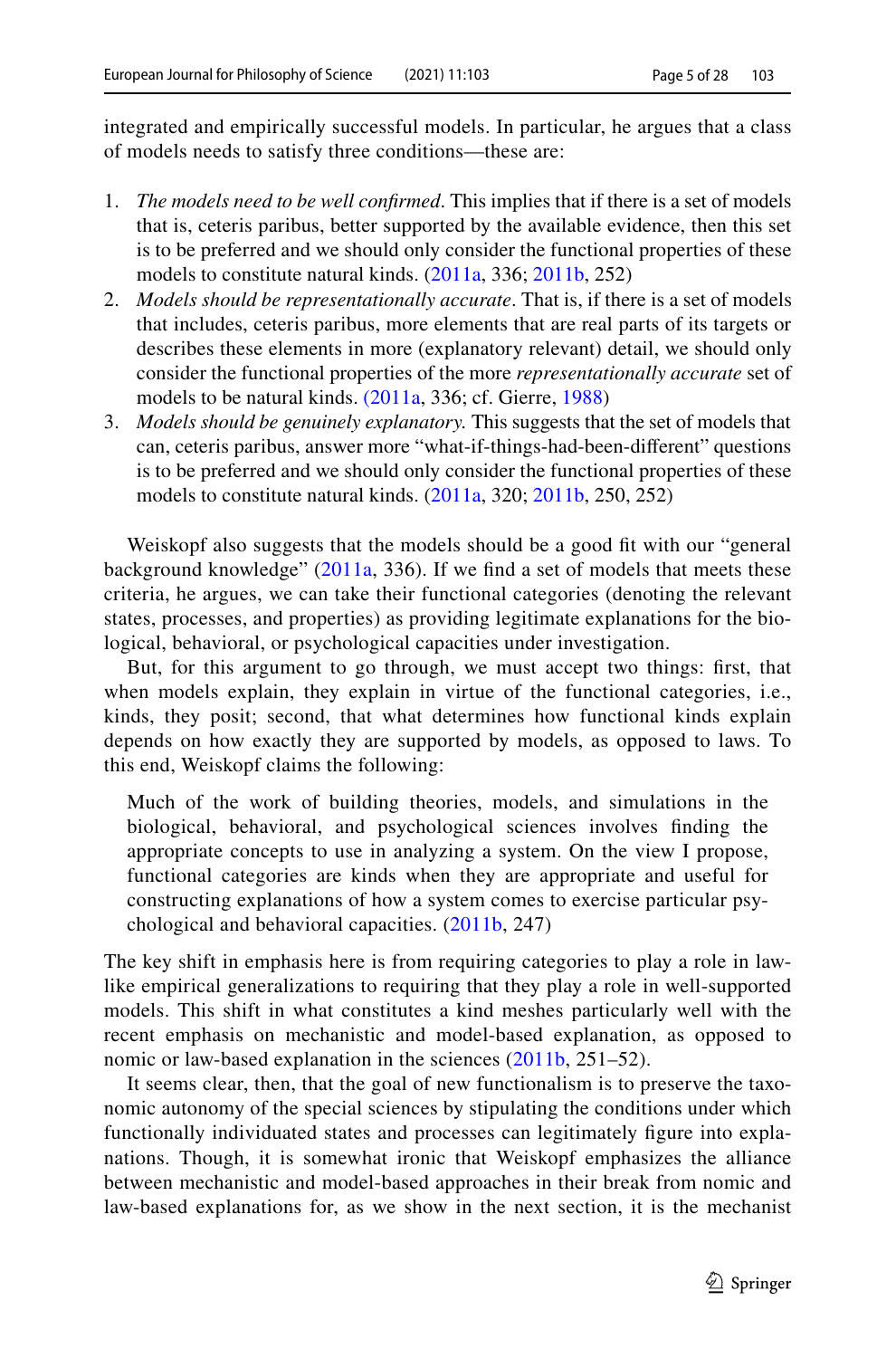who poses a real challenge to the explanatory legitimacy of functional kinds. Below we say a bit more about how Weiskopf envisions the individuation of functional kinds and present Buckner's [\(2015\)](#page-26-4) dilemma in response.

# **3 The mechanistic challenge to new functionalism**

In contrast to the reductionists, whom Fodor argued against, recent challenges against functionalism have been raised by non-reductive mechanists. Proponents of causal-mechanistic approaches to explanation tend to agree that explanations need not be reductive to be legitimate (Machamer et al., [2000\)](#page-27-11); moreover, they also tend to agree that the special sciences are not in the business of fnding laws, and they accept that the main business of the special sciences is to construct models that aim at explaining their target phenomena. Yet, they argue that the way in which models in the special sciences achieve their explanatory aim is, ultimately, by ofering mechanistic decompositions (Bechtel & Richardson, [2010](#page-26-3)). Mechanistic decomposition enables special scientists to see how some target phenomenon can be decomposed into diferent parts and thus to see how these parts interact — i.e., how operations can be *localized* to *working parts* — in order to produce the capacities of the target that we are interested in.

But what is a mechanism? Glennan, for example, defnes a mechanism as follows: "A mechanism for a behavior is a complex system that produces that behavior by the interaction of a number of parts, where the interactions between parts can be characterized by direct, invariant, change-relating generalizations" ([2002,](#page-26-9) S344). Similarly, Bechtel and Abrahamsen defne mechanisms as structures producing their efects "in virtue of [their] component parts, component operations, and their organization. The orchestrated functioning of the mechanism is responsible for one or more phenom-ena" [\(2005](#page-26-10), 423).<sup>5</sup>

Building on such defnitions, Craver ([2006,](#page-26-11) [2007](#page-26-12); Piccinini & Craver, [2011](#page-27-12)) suggests that explanations employing functional kinds are explanatory only insofar as they provide *mechanism sketches*. Mechanism sketches provide incomplete albeit informative descriptions of how components and operations of a potential mechanism are responsible for bringing about a certain phenomenon. To put this into perspective, proponents of the mechanistic approach to explanation might say that it is permissible to employ the functional kind *neurotransmitter* to describe what a particular molecule in the human brain does provided that neuroscientists have not *yet* been able to further specify the (relevant) parts of the mechanisms that involve the molecule. By further specifying what happens with(in) the molecule, i.e., localizing its operations to component parts, they can then begin to fll in the explanatory gaps and get a better understanding of why the system behaves in the way it does. Hence, according to what we here are calling arguments from mechanistic decomposition

<span id="page-5-0"></span><sup>&</sup>lt;sup>5</sup> For a more comprehensive analysis of different accounts of mechanistic explanation in cognitive science and the social and behavioral sciences, see Illari and Williamson ([2012\)](#page-27-13).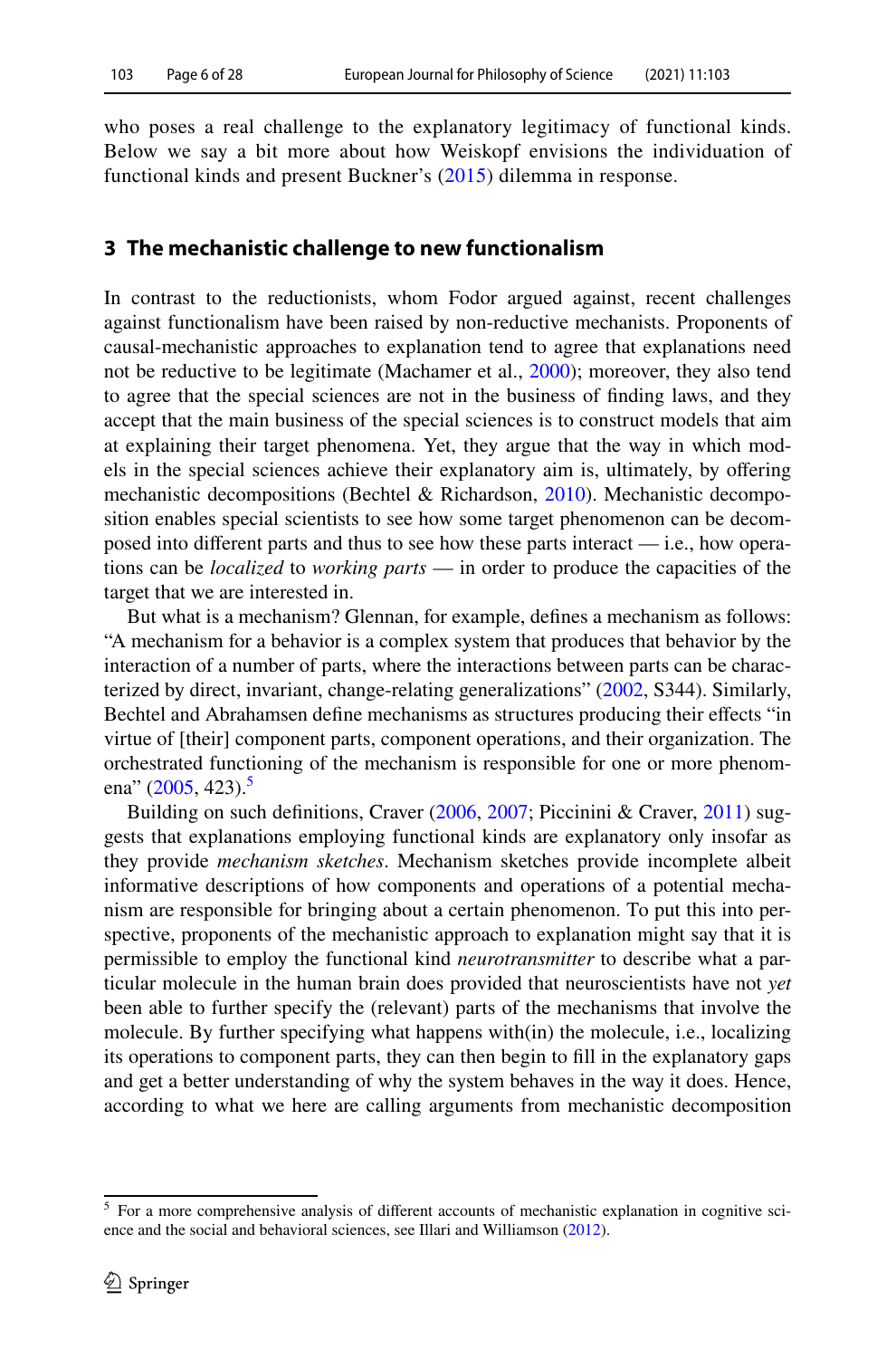(AMD), functionally individuated states and processes can only explain by virtue of ofering mechanism sketches, otherwise they don't explain at all.

In contrast to AMD, Weiskopf's account [\(2011a,](#page-27-2) [2011b](#page-27-3)) elevates the status of certain functional properties above their role as mere mechanism sketches—it maintains that such functional kinds do not need to be decomposable or localizable to parts of an underlying mechanism or collection of mechanisms in order to be explanatory (e.g., such as when we localize what happens within a molecule that fts the functional description of being a neurotransmitter). More specifcally, Weiskopf argues that many functionally individuated states and processes that fgure into coherently integrated and empirically successful models do not lend themselves to mechanistic decomposition. This is meant to block AMD for those functional states and processes that qualify as legitimate under new functionalism.

#### **3.1 Individuating functional kinds—three strategies**

In contributing to the debate between new functionalism and the mechanistic approach to explanation, Buckner  $(2015)$  $(2015)$  considers Weiskopf's three strategies for individuating functional kinds.<sup>6</sup> We briefly revisit each below:

**Fictionalization** is the process of "putting components into a model that are known not to correspond to any element of the modeled system, but which serve an essential role in getting the model to operate correctly" (Weiskopf, [2011a,](#page-27-2) 331).

To demonstrate that functional kinds can be individuated via fctionalization, Weiskopf discusses the case of "fast enabling links" (FELs) in the brain. FELs are thought to play an essential role in neuroscientifc models of vision by depicting the synchronization of distant neural regions in the brain. Weiskopf argues that although FELs possess "physically impossible characteristics" (331), they provide a description of the process by which the binding of intermediary visual representations takes place, a process critically involved in the categorization of spatial objects. Important to this understanding of FELs as *fctions* is that they describe a process that is not carried out by any specifc biological mechanisms currently known to neuroscience. Yet, their explanatory force rests in the fact that they are not merely convenient labels for an unknown process but are a necessary part of models explaining certain aspects of visual processing.

**Reifcation** is the "act of positing something with the characteristics of a more or less stable and enduring object, where in fact no such thing exists" (Weiskopf, [2011a](#page-27-2), 328).

Reifcation, like fctionalization, also involves positing descriptions of phenomena whose actual components or structures may be quite diferent from modeled systems (construed mechanistically). To illustrate this, Weiskopf turns to one of the

<span id="page-6-0"></span> $6$  Buckner refers to these individuation strategies as "etiologies" ([2015,](#page-26-4) 3917).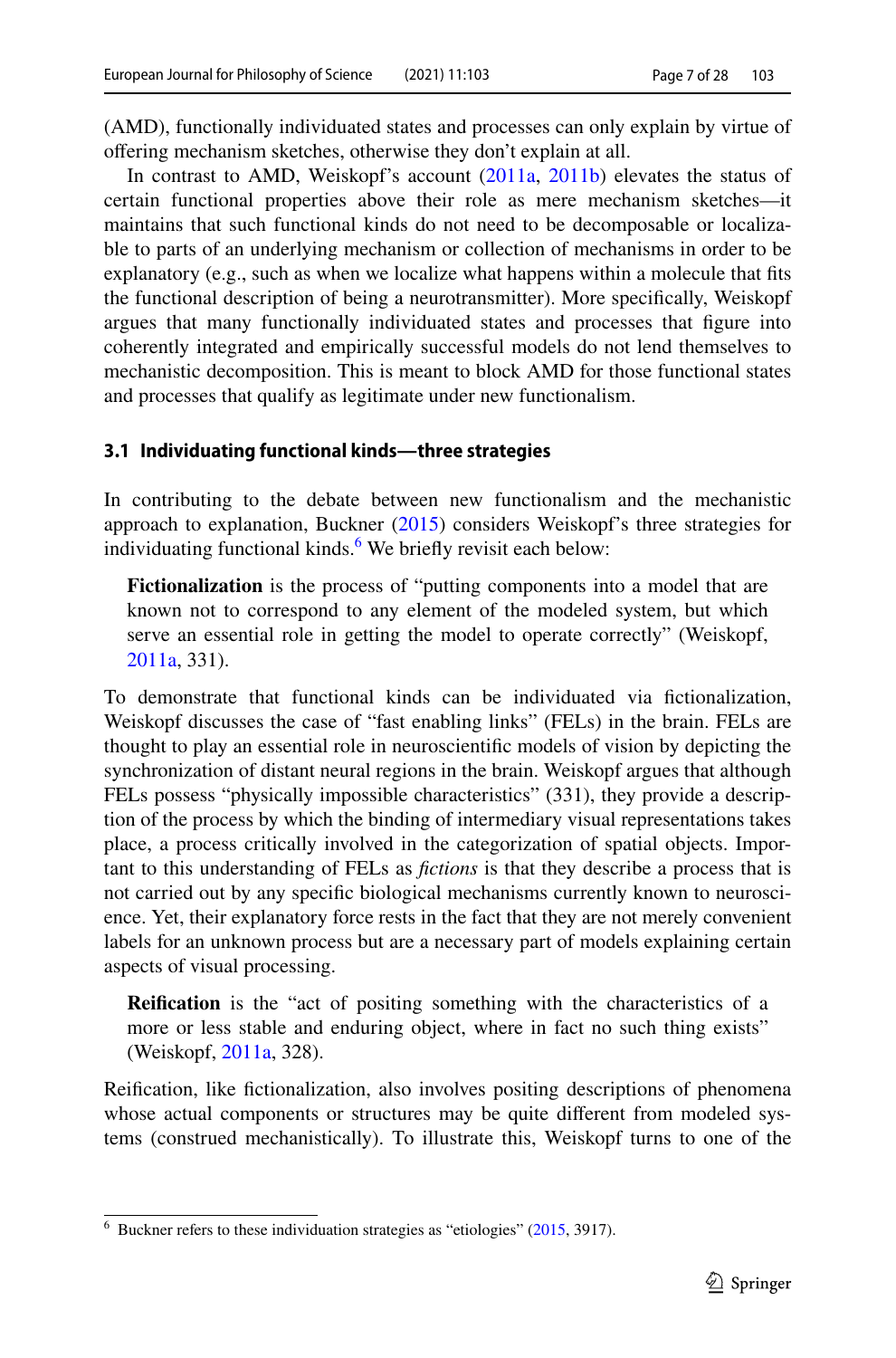core concepts of cognitive science, *representation*. Understood as the vehicles of content for classical computational systems, representations exemplify the strategy of reifcation in that they are commonly posited as static and stable entities when, in fact, the process of representation depends upon multiple operations that are inextricably linked at the level of neural realization, such as the dynamics of spike trains, excitatory and inhibitory potentials, and other electro-chemical events. So, like fctionalization, reifcations do not directly correspond to any known mechanistic components of the system.<sup>7</sup>

**Abstraction** occurs "when we decompose a modeled system into subsystems and other components on the basis of what they do, rather than their correspondence with organizations and groupings in the target system" (Weiskopf, [2011a,](#page-27-2) 329).

Abstractions are perhaps the most common method of functional individuation — they decompose modeled systems on the basis of *what they do*, not on how they are actually structured. Simply put, the strategy of abstraction applies to any system that instantiates functions, and hence functional kinds, that are not highly localized, but whose roles capture the essential operations of a system. Invariably, this involves discarding or ignoring details of the modeled system in favor of "coarse-grained" or "black-box" descriptions [\(2011b,](#page-27-3) 329). Weiskopf characterizes the power of functional abstraction by again appealing to the neural basis of object recognition in vision, suggesting that the act of parsing neural processing into "layer-like" stages helps vision scientists gain epistemic traction on processes whose actual organizing structures possess greater internal organization which may not be directly relevant to the primary function of interest. However, unlike fctionalization and reifcation, a description is deemed functionally abstract when it describes subcapacities that the depicted systems *really possess* (meaning that nothing new is being posited—they are literal subcapacities of the system). Moreover, these subcapacities are (in principle) implemented, or implementable, by diferent parts of the system depicted, but cannot possibly, or can only with difficulty, be localized to particular parts of an underlying mechanism.

In response, Bucker argues that none of these three strategies can ensure the explanatory legitimacy of functional kinds. In rebutting the method of fictionalization, Buckner argues that because cases of fictionalization run the risk of losing counterfactual power, this method of individuation is not a viable justifcation for functional kinds. In particular, his claim is that although fictionalization might help us to account for certain aspects of a phenomenon, it does so "at the cost of a diminished ability to predict and explain another—namely, the aspect that is fctionalized" [\(2015,](#page-26-4) 3927). In other words, the counterfactuals implied by the fctionalized components are likely to be false. Bucker takes this to be a good reason to think that the kinds picked out by fictionalization do not meet the normative constraints of good explanation.

<span id="page-7-0"></span><sup>7</sup> But unlike fctionalization, reifcation makes use of our knowledge of the organization of the underlying components (those that can be known). It is these components that determine the characteristics of the functional capacity being reifed. This is what distinguishes FELs from neural representations. In light of this, it might be interesting to ask whether this distinction can be understood in purely epistemic terms.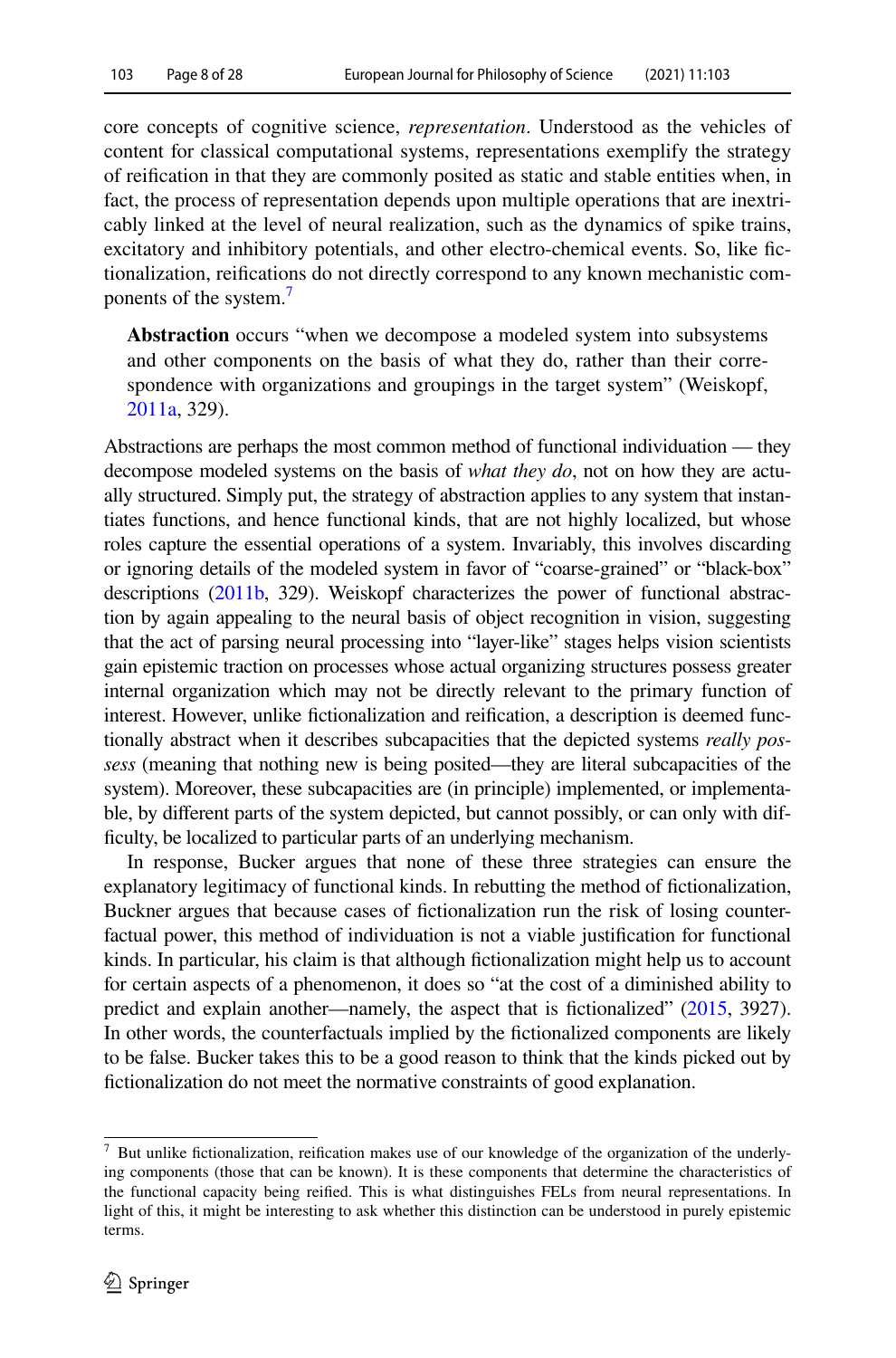In rebutting the method of reifcation, Buckner distinguishes two forms of reifcation, which he terms "fssional" and "fusional" reifcation ([2015,](#page-26-4) 3929–3232). As the names suggest, fssional and fusional reifcation refer, respectively, to cases in which functional kinds are individuated via partitioning component operations (fssion) or via aggregating component operations (fusion). In fissional reification, two or more distinct components are introduced whose causal capacities are actually possessed by the same underlying part of the system (or the system as a whole), whereas in fusional reifcation, one introduces a component whose causal capacities are actually distributed amongst distinct parts of the system. Buckner surmises that attributing kindhood to neural representations is an act of fssional reifcation since neural representations do not refer to discrete components of a discrete mechanism but instead depict a process by which encoded information enables perceptual inference. Against fssional reifcation, he invokes what he calls the "A without B" challenge. In brief, the challenge is as follows: "for any two subcapacities A and B, if the system cannot perform A without engaging the very same mechanism that performs B, then an explanation that construes A and B as distinct subcapacities will have less counterfactual power than an otherwise identical model that depicts them as two aspects of the same capacity" ([2015](#page-26-4), 3929). Hence, fssional reifcations, like fctions, are not explanatory because they lead to losses in counterfactual power. He likewise suggests that similar concerns about counterfactual power can be put forward against fusional reifcations (though, he also suggests that fusional reifcation, if it doesn't sufer from counterfactual power, ought to be seen as just another form of abstraction).

Finally, in addressing abstractions, Buckner considers separate reasons why one might appeal to the explanatoriness of abstractions. The frst consideration is a metaphysical concern that functional kinds are, or seem to be, unlocalizable *in principle*. This consideration is often paired with arguments suggesting that functional abstractions are serviceable for the purposes of dealing with emergent properties and events which are ontologically irreducible to base components. Buckner's reaction to this consideration is surprisingly simple: there's little reason to think that functional kinds in cognitive science are, in principle, 'metaphysically' complex and thereby resistant to mechanistic decomposition. This is because, once we rid ourselves of models that involve fctions and reifcations, as he argues we ought to do, there's no reason to think that anything complex remains.

The second consideration is that, even if functional kinds, construed as abstractions, are localizable in principle, they nevertheless have unique *epistemic utility*. This consideration is often paired with arguments suggesting that the complexity of certain systems may render attempts at decomposition too costly. In this regard, Buckner argues that whereas fctionalization and reifcation both involve unfortunate tradeofs in counterfactual power, abstraction *could* count as a legitimate reason to posit functional kinds. However, to be legitimate, the abstraction must be interpreted as a sketch that could be elaborated into a more complete mechanistic model. In other words, abstraction, unlike fctionalization and reifcation, only counts as legitimate when it is known to pick out underlying mechanisms. Hence, Bucker affirms the view that functional models are ultimately just mechanism sketches. We can thus distill Buckner's worries about new functionalism to the following: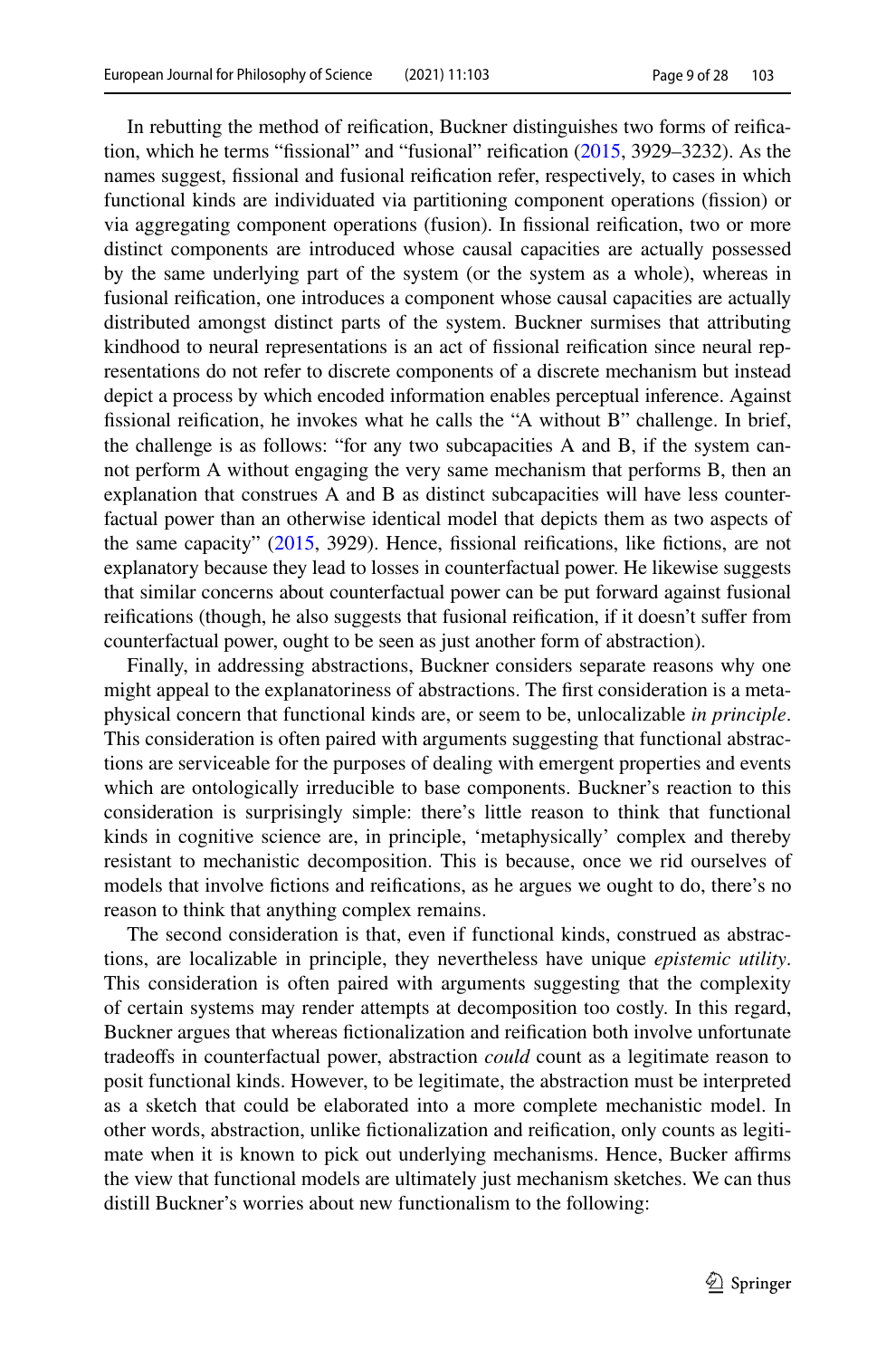*Buckner's dilemma*. Special science models that employ functional kinds *either* sufer from a loss of counterfactual power (as compared to mechanistic explanations), *or* they must be interpreted as mechanism sketches that should ideally be elaborated into full mechanistic explanations.<sup>[8](#page-9-0)</sup>

# **3.2 Defecting Buckner's dilemma**

Buckner's analysis raises a number of important issues for Weiskopf's account, many of which we fnd compelling, e.g., we agree that functional kinds—understood as fctions and/or reifcations—can, in some contexts, lead to considerable losses in counterfactual power; moreover, we agree that functional kinds—understood as abstractions—can aid in mechanism discovery (for further clarifcation on the heuristic value of mechanism sketches, see, e.g., Craver, [2006;](#page-26-11) Piccinini & Craver, [2011](#page-27-12)). Yet, we fnd two short-comings with Buckner's argument:

First, Buckner's criticisms of functional kinds are limited to models in biology and cognitive science. They are, therefore, far from grounding the general skepticism about functional kinds that he takes them to establish. This motivates our turn to functional kinds that are employed in models in the social and behavioral sciences.<sup>9</sup> Second, Buckner's dilemma presumes that model-based functionalism needs to block or avoid AMD otherwise functional kinds fail to be explanatory. However, this charge overlooks the fact that functional kinds can be employed for explanatory purposes for which offering mechanism sketches seems inappropriate. That is to say, even if individuation by fctionalization or reifcation leads to losses in counterfactual power and individuation by abstraction suggests that mechanistic decomposition is possible, this doesn't entail that models which employ functional kinds don't satisfy "norms of good explanation" (Buckner, [2015](#page-26-4), 3922). As we will now argue, this is because functional kinds may be invoked for many diferent explanatory purposes—these diferent purposes are, so far, not taken seriously by either Buckner or Weiskopf.

In the next section, we present and defend two examples from the social and behavioral sciences which reveal that models involving functional kinds aim at a diverse set of explanatory purposes. Not only do we take this to present a challenge to Buckner's dilemma, but we also note that, for each purpose, the associated kind's

<span id="page-9-0"></span><sup>&</sup>lt;sup>8</sup> To be clear, Buckner's dilemma is meant to apply at the level of individual functional states or processes and not at the level of the model itself. For instance, a model could posit multiple functionally individuated states and processes (e.g., abstractions and fctions) and so could in principle be plagued by both horns of the dilemma simultaneously. In such cases, the strategy for defecting the dilemma which we propose in section 4— will need to be investigated for each of those states and processes. While it is, of course, an interesting question how we should proceed *if* defecting the dilemma only works for some (but not all) posited functional kinds, we ultimately think this needs to be considered on a case-by-case basis.

<span id="page-9-1"></span><sup>9</sup> To be fair to Buckner, we recognize that Weiskopf's original defense of model-based functionalism was primarily aimed at promoting functional explanations in the cognitive sciences, not necessarily the social and behavioral sciences. It is thus an open question whether Buckner's dilemma applies differently across disciplinary boundaries. For now, we simply wish to point out that, in light of certain explanatory purposes in the social and behavioral sciences—which we discuss in section 4 and 5—Buckner's dilemma can be defected. While we remain optimistic that this can also be done for diferent explanatory purposes in the cognitive sciences, further investigation is required.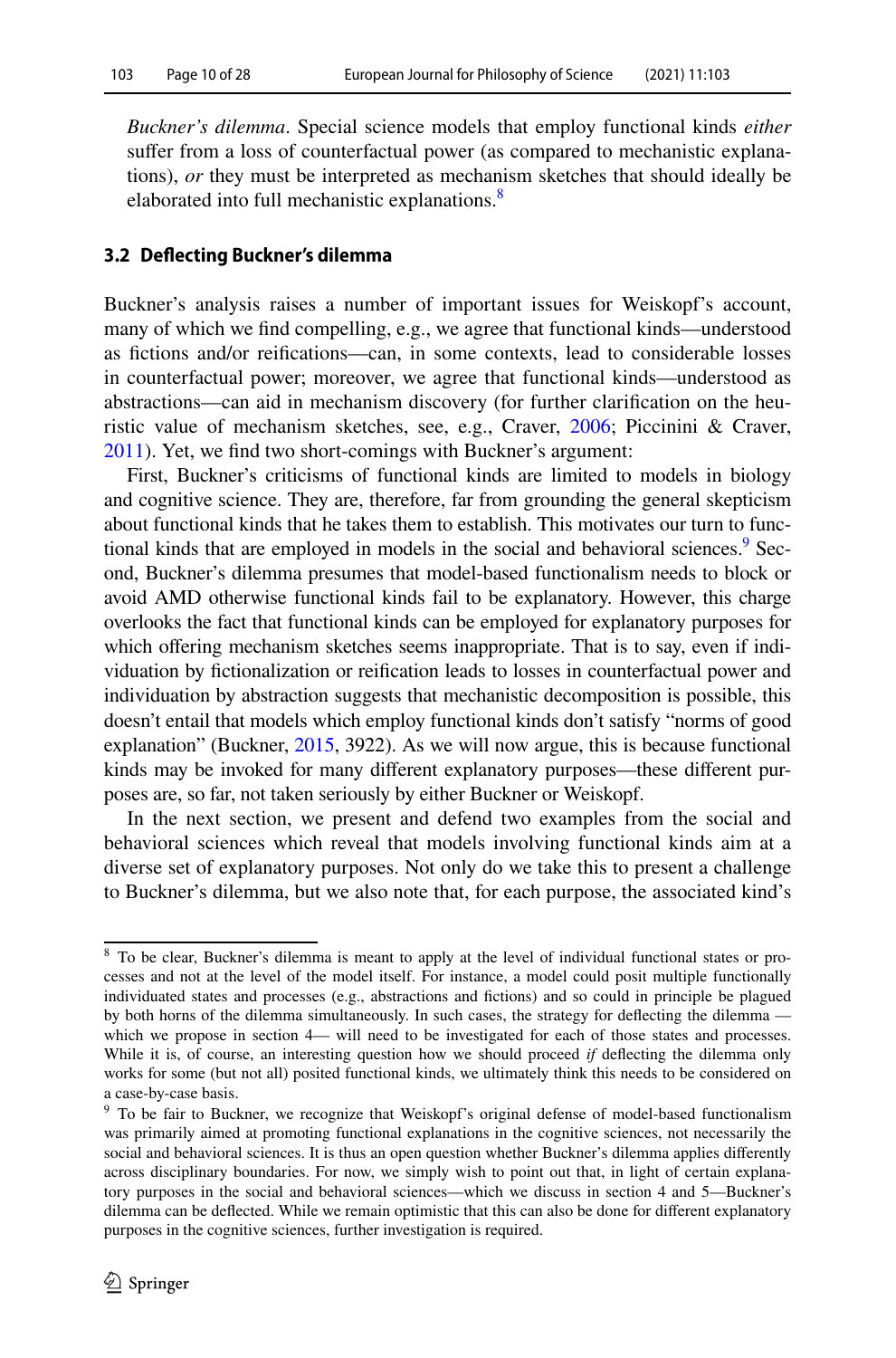explanatory role is determined *independently* of how it can be individuated according to any of Weiskopf's three individuation strategies. For reasons discussed in section 5, we think this points to an improvement for model-based functionalism.

# **4 Unlocalizable functional entities in the social and behavioral sciences**

To motivate the importance of a model's purpose for assessing the explanatory legitimacy of particular functional kinds, this section examines the use of *preferences* and *signals* in the social and behavioral sciences. We suggest that each are candidate functional kinds. Moreover, we illustrate the explanatory purposes of the models in which these functional kinds *are* frequently employed (this is a descriptive claim). We then show that diferent instances of signals and preferences are amenable to diferent parsings according to Weiskopf's taxonomy. Finally, we show how being employed in the context of the explanatory purposes of their models allows these functional kinds to evade both horns of Buckner's dilemma. That is, they evade the dilemma independently of whether we understand them as abstractions, reifcations, or fctions.

# **4.1 The case of preferences**

One class of explanatory projects that seems to be predestined for involving functional kinds are those which aim at comparing various heterogeneous systems or studying the interplay of those systems. We take the application of choice theory to the behavior of various entities, e.g., frms, households, humans, and animals, to be a prime example of this. *Preferences* are a fundamental concept in choice theoretic disciplines like microeconomics and game theory. In this regard, preferences are frequently employed for the purpose of explaining via uncovering the same patterns across mechanistically heterogeneous systems. In this subsection we will argue that this can allow them to evade Buckner's dilemma.

# **4.1.1 How do preferences explain?**

Let us illustrate preferences in more detail. While economics is very explicit about the structural assumptions that preferences are supposed to satisfy, there is virtually no explicit defnition of the concept in economic textbooks. Nevertheless, substantial views about what preferences in economics are meant to refer to usually identify them as functional kinds. This holds true for most prominent accounts of preferences, of which there are basically three. Mentalists (Dietrich & List, [2016;](#page-26-13) Okasha, [2016\)](#page-27-14) hold that we should view preferences as referring to mental states. As such, proponents of mentalism typically defend functionalism about mental states, often in opposition to reductive, neurocentric interpretations of mental states. In contrast, the most common non-mentalistic position is behaviorism (Gul & Pesendorfer, [2008](#page-26-14)). Behaviorism is sometimes characterized as holding that preferences in economics are merely short-hand descriptions for summarizing patterns in choice behavior (Clarke, [2016](#page-26-15)). In other words, preferences are just the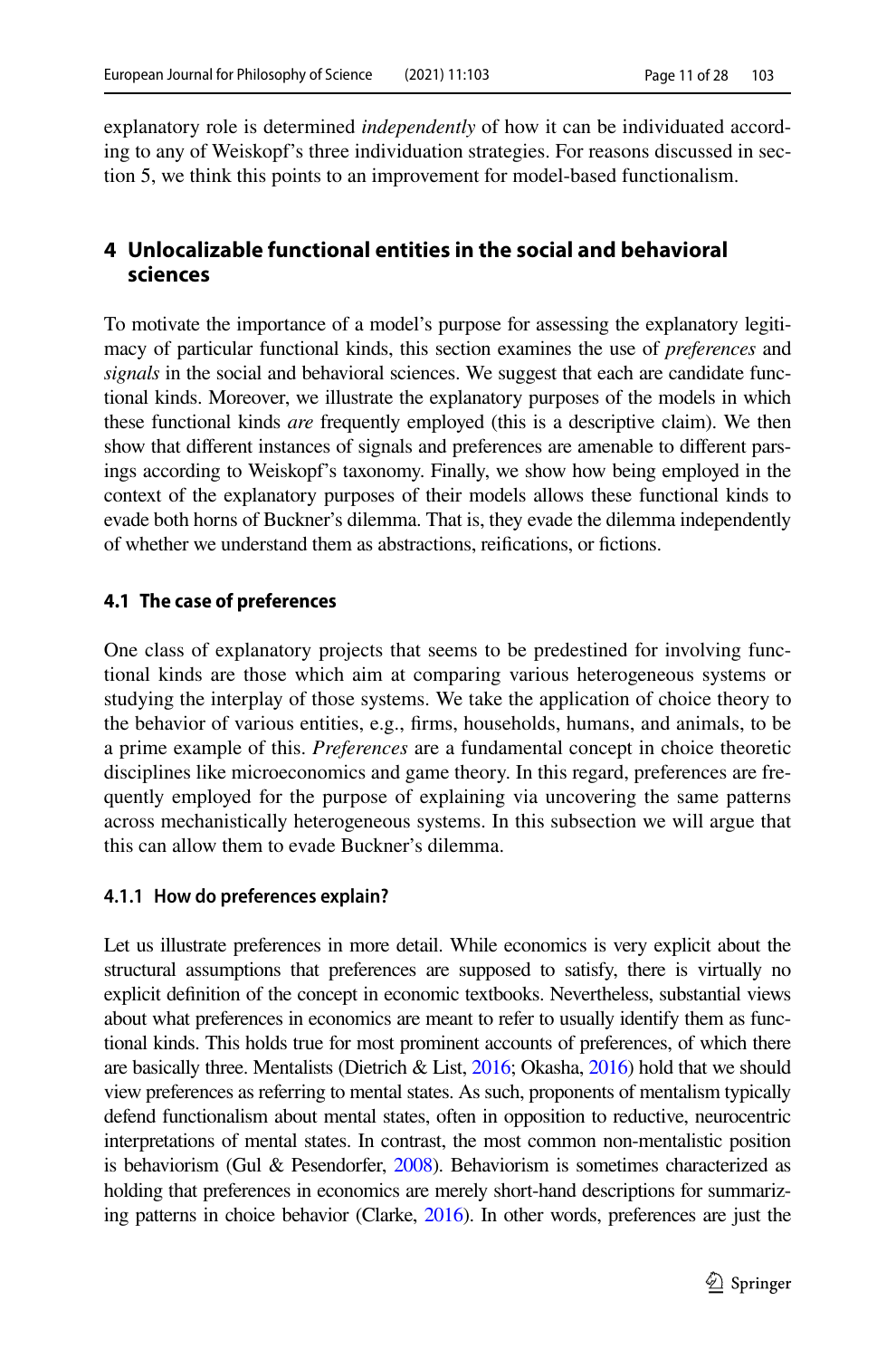choices that agents make. Yet, even in this case, what counts as a choice is arguably individuated on functional grounds (Clarke, [2020\)](#page-26-16). There are also more subtle positions that sometimes get classifed as behavioristic. For instance, Ross has argued for interpreting preferences as "real patterns" (Ross, [2005](#page-27-9), [2006\)](#page-27-10). Following Dennett, he makes the case that those patterns have a special ontological status in virtue of how we attribute beliefs and intentions to the agents who exhibit them. Like mentalism, this view also resists reductive interpretations of preferences; but unlike mentalism, it takes preferences to be contingent upon the actual behavioral profle of agents, which is bound by various sociological and institutional constraints. Finally, dispositionalism (Guala, [2019\)](#page-26-17) maintains that preferences are more adequately viewed as multiply realizable and information-dependent choice-dispositions. What is important for dispositionalism is that the causal base of a preference can be realized in multiple and diverse ways, i.e., diferent sets of causal properties can give rise to the same set of choice-dispositions (cf. Prior et al., [1982](#page-27-15)). Hence, entities with quite diferent causal properties can all exhibit the same preferences. So, under dispositionalism, preferences are also functionally individuated entities.<sup>10</sup>

One might then ask, why are preferences in choice theory typically viewed as functionally individuated entities? First, choice theoretic models involving preferences are used to describe the behaviors of very diferent entities (Herfeld, [2018;](#page-26-18) Guala, [2019\)](#page-26-17). For instance, there are choice theoretic models of frms and households (Mas-Colell et al.,  $1995$ ), mice (Holm et al.,  $2007$ ), and even hermit crabs (Elwood & Appel, [2009\)](#page-26-19). To give a simple example, two frms can share the same demand curve for copper even though the mechanisms in virtue of which they make their decisions difer substantially. Similarly, if food options require work to be obtained, preferences can also enable us to compare the demand curves of two diferent species of animals for those food options (cf. Elwood & Appel, [2009;](#page-26-19) Holm et al., [2007\)](#page-27-17).

What is more, not only do choice theoretic models allow us to spot commonalities between diferent entities, but they also enable us to explain what would result from the interaction of those entities. Just consider that various types of households regularly interact with various types of frms in basic economic models (Mas-Colell et al., [1995](#page-27-16)). One could, of course, try to explain the interaction of these diferent systems by decomposing the mechanism by which they make their decisions and interact. However, this would likely involve the study of quite heterogeneous mechanisms, invoking multiple scientifc disciplines. It would, thereby, miss that the interaction of quite dissimilar entities is often driven by the same or similar principles, such as information asymmetries or loss aversion (Herfeld, [2018;](#page-26-18) Guala, [2019\)](#page-26-17).

To give a concrete but simple example of how economists explain with preferences, consider the prisoner's dilemma. In this game, when both players decide to cooperate (c), they both receive the reward R for cooperating. If they both decide to defect (d), they both receive punishment P. If one of them cooperates, while the other one defects, the cooperator receives the sucker payof S and the defector the

<span id="page-11-0"></span><sup>&</sup>lt;sup>10</sup> Even though there are important on-going debates about the proper interpretation of preferences see, e.g., Dowding ([2002\)](#page-26-20), Camerer ([2008\)](#page-26-21), Hausman [\(2008](#page-26-22), [2012](#page-26-23)), Guala ([2012\)](#page-26-24), Thoma ([2020\)](#page-27-18), Vredenburgh [\(2020](#page-27-19)), and Clarke [\(2020](#page-26-16))—we bracket these debates for the sake of space. What is important for us is that preferences in choice theory are broadly and uncontroversially construed as functionally individuated entities.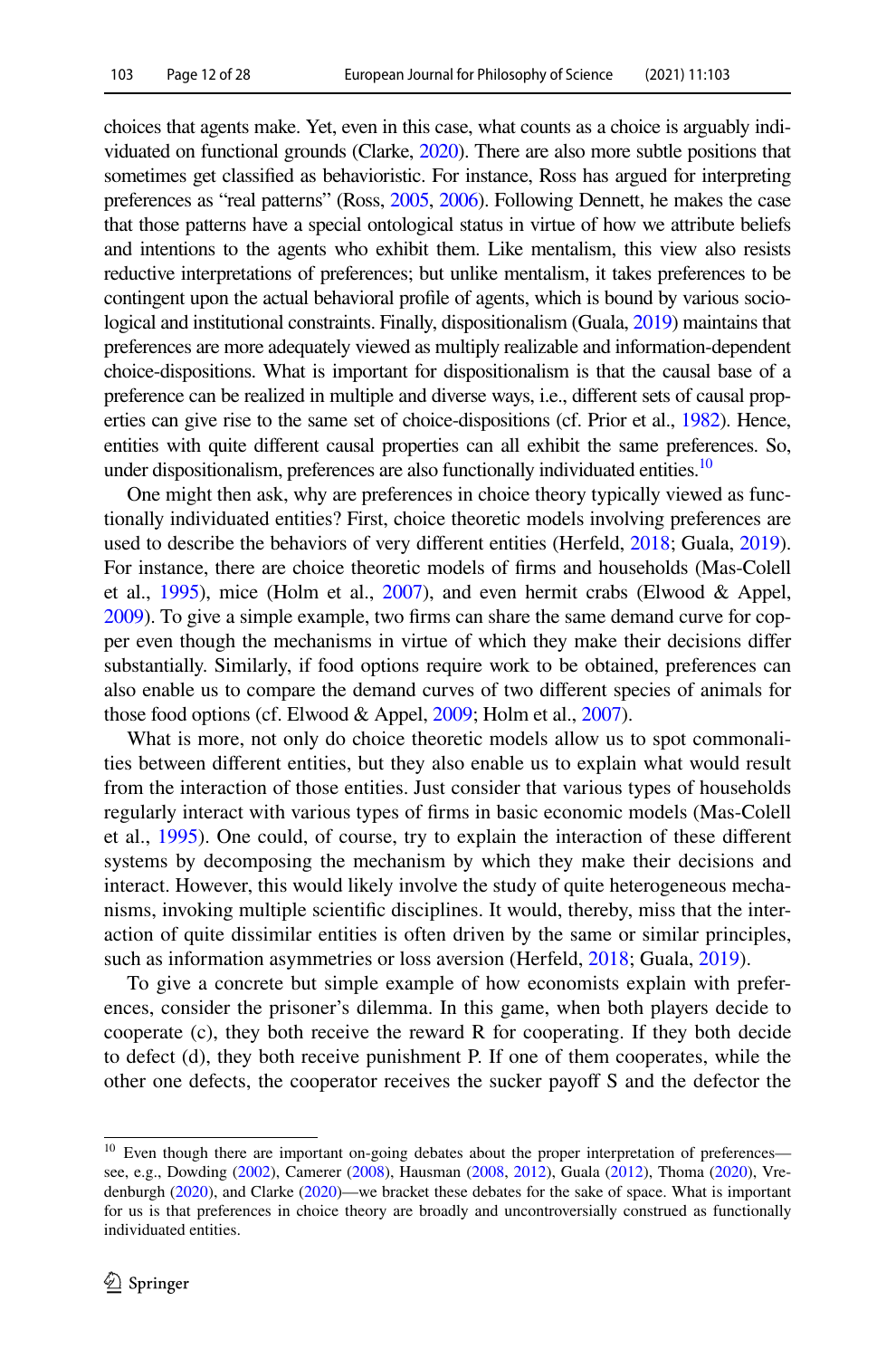<span id="page-12-0"></span>

| <b>Table 1</b> The prisoner's dilemma |                | P <sub>2</sub> |     |     |
|---------------------------------------|----------------|----------------|-----|-----|
|                                       | P <sub>1</sub> |                | c   |     |
|                                       |                | c              | R/R | S/T |
|                                       |                |                | T/S | P/P |
|                                       |                |                |     |     |

P1 denotes player 1, P2 denotes player 2, c and d stand for the actions the players can perform. The table denotes the outcomes that result from the combinations of those actions

temptation payof T. Each of the two players *prefers* T>R>P>S (see Table [1](#page-12-0) for an illustration of the prisoner's dilemma).

With the help of this information, we can already offer an explanation for why both agents will play 'defect'. Each of the agent's prefers T>R. Consequently, if they believed that the other player would play 'cooperate', they would play defect. Similarly, both players prefer P>S. Hence, if they believed that the other player would play 'defect', they would play 'defect'. So, independently of what they believe the other player will do, they will always choose to defect. In a prisoner's dilemma, we can simply refer to an agent's preference structure to explain why both agents will choose to defect.

What is important to note about this explanation is that it does not matter how exactly the agent's preferences are constituted, e.g., what their causal base is. That's not to say that the actual implementation of the agent's preference structure doesn't depend on facts about the causal composition of their base or realizer; rather, we don't need to know what comprises them in order to explain *why* the players choose to defect (when they do). The 'why' question being answered here concerns a behavioral-level phenomenon, on which one can provide explanations for the behavior of humans as well as non-human agents. Moreover, many of the entities to which economists apply choice theoretic models will likely turn out to make their choices in virtue of quite diferent mechanisms. Consequently, modeling them with the help of the toolbox of preferences (and beliefs) allows one to spot and explain patterns that would have otherwise been likely missed. For this reason, we take the use of preferences in choice theory to indicate a class of explanatory purposes that can be facilitated by involving functional kinds in one's models but are unlikely to be accomplished by purely mechanistic models: *Functional kinds enable comparisons between mechanistically heterogeneous systems and help to account for the interaction of such systems.*[11](#page-12-1)

<span id="page-12-1"></span><sup>&</sup>lt;sup>11</sup> To be clear, what we say here about rational choice models involving preferences is not new. For example, Ross [\(2005,](#page-27-9) [2014](#page-27-20); see also Ross & Spurrett, [2004\)](#page-27-6) argues that non-reductive preference-based models in economics and social science can and do provide rich causal explanations using modeling tools like utility functions, budget constraints, and relative prices. These causal explanations are not amenable to mechanistic decomposition (in Buckner's sense of the term) precisely because they emerge from real behavioral patterns. While we are sympathetic to Ross' argument, our aim here is slightly more general. In particular, we think that one can endorse the view that functional kinds enable comparisons between mechanistically heterogeneous systems without assenting to the view that preferences are real patterns. Moreover, our aim in defending model-based functionalism is meant to go beyond the example of preferences discussed here.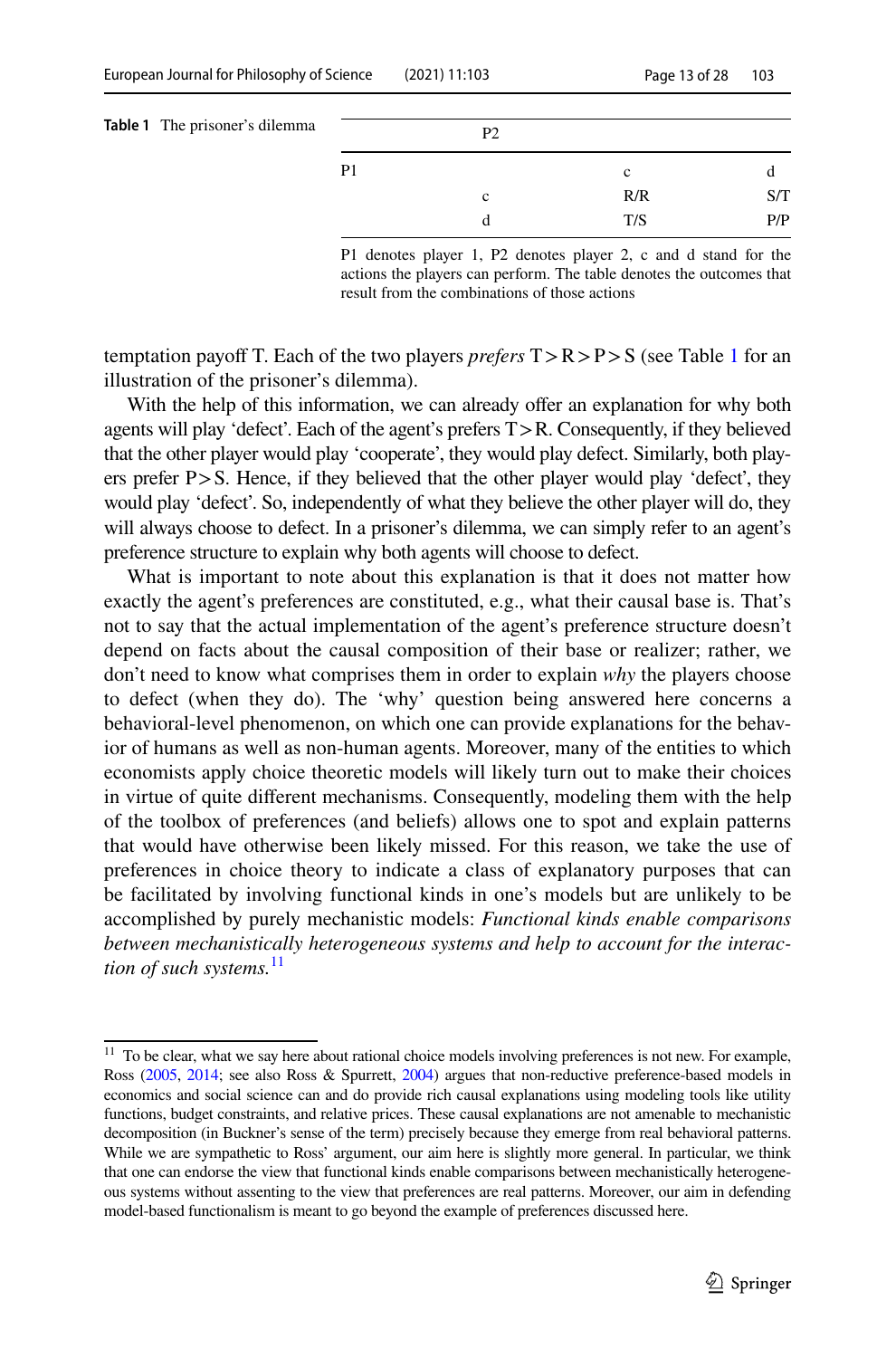#### **4.1.2 Individuating preferences**

From the perspective of the debate between Weiskopf and Buckner, it would seem natural to ask how, exactly, preferences are to be individuated in order to assess whether we should really grant them the explanatory power that choice theorists take them to have. For Weiskopf, this matters because defending the legitimacy of functional kinds against the mechanist depends on their being countenanced by one of his three individuation strategies. Whereas, for Buckner, this matters because the efficacy of his dilemma depends on showing that each individuation strategy fails to justify functional kinds fguring in special science explanations. The issue we want to raise here is that it often has no bearing on the explanatory power of preferences which of the three strategies one happens to accept.

**Preferences‑as‑abstractions** Preferences could be thought of as abstractions if it turns out that one and the same mechanism is always responsible for a certain choice, e.g., a over b. If it would be the case that every time the agent is presented with a choice between two options, *a* and *b*, the same causal pathway would lead the agent to choose *a*, then the preference '*a over b*' would be an abstraction insofar as it provides a "coarse-grained" or "black-boxed" description of the relevant mechanisms. Following Bucker's line of argument, preferences construed as abstractions could only be seen as legitimately explanatory in cases where they provide mechanism sketches that could (and ideally should) be elaborated into more complete mechanistic models.

However, we take it that this judgment cannot be easily maintained once we take into account the concrete explanatory purposes in which preferences are usually involved. In following Guala ([2019\)](#page-26-17), we have to distinguish between *explaining preferences* and *explaining with preferences*. In the former case, one tries to explain the details why a particular agent has the preferences she exhibits. This explanatory project could, for instance, be pursued by decomposing a preference that counts as an abstraction into the individual parts that comprise the underlying mechanisms (this is one of the goals of neuroeconomics—Camerer et al., [2005\)](#page-26-25). Yet, when it comes to explaining with preferences, economists are usually not interested in explaining why a particular agent has the particular preferences she has; instead, they are interested in, among other things, modeling the interaction of diferent types of agents in a common framework and/or explaining why the same behavioral patterns are found across a range of diferent types of agent. For instance, Herfeld [\(2018](#page-26-18)) outlines how Aklerlof's [\(1970](#page-26-26)) market-for-lemons model allows us to see that information asymmetries can account for the same behavioral patterns occurring across a wide range of settings involving agents that difer signifcantly when it comes to the mechanisms by which they make their choices (e.g., agents in the used-car market in Zurich and those that buy second-hand goods in the Ecuadorian rainforest).

Given that explaining preferences and explaining *with* preferences are diferent explanatory projects, the claim that preferences, as abstractions, are just mechanism sketches misses the mark. There are two reasons for this. First, providing additional details on the causal compositions of an agent's preferences does not necessarily improve the explanation we are pursuing when explaining *with* preferences. For instance, if we already know how an agent will behave in a prisoner's dilemmatype situation given their preferences, information about the neural basis of those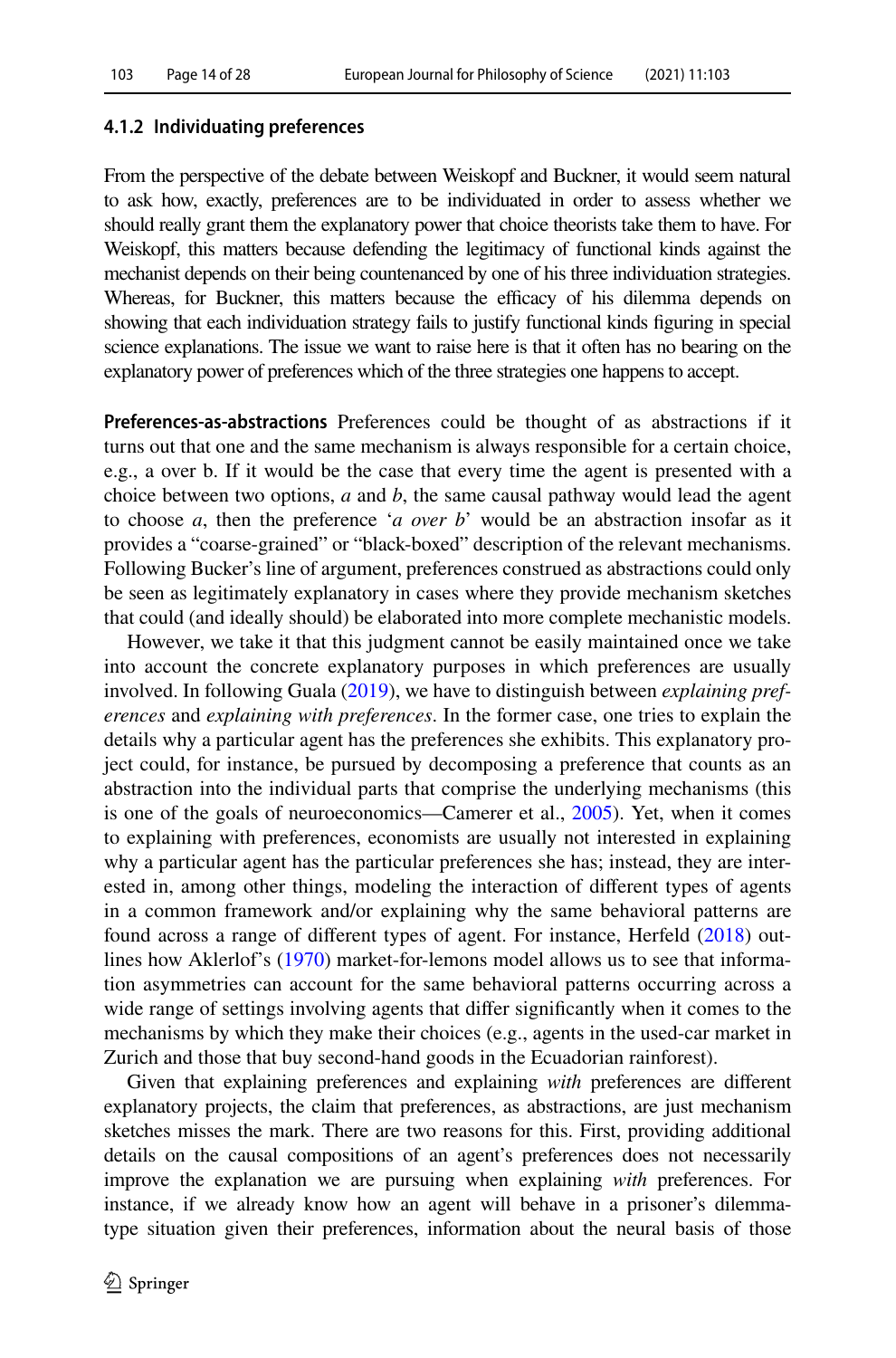preferences will not have added value for the relevant explanation. Second, mechanistic decomposition may even threaten to complicate achieving the aim we are after when explaining *with* preferences. This is because we risk losing the abilities to facilitate comparisons between mechanistically heterogeneous systems and to account for the interaction of such systems. For example, explaining the interaction of the agents in the prisoner's dilemma purely in mechanistic terms may require gathering a lot of details about the potentially different causal compositions of the agents' preferences.<sup>12</sup> If doing all this work does not improve the explanation we already get from knowing their preference orderings, mechanistic decomposition becomes a futile task. Hence, claiming that preferences are mechanism sketches that *should* be expanded upon seems highly misleading. Consequently, the horn of Buckner's dilemma that applies to abstractions turns out to be quite dull if we consider preferences in the context of the explanatory purposes of the models in which they are employed.

*Preferences‑as‑reifcations* **and** *preferences‑as‑fctions* On the one hand, it is plausible to view some preferences as reifcations. This can, for instance, be the case when it turns out that it is not always the same mechanism, or mechanisms, responsible for a choice between two options. For example, imagine that an agent in the morning could choose '*cofee over tea*' because she needs the cafeine kick to start her work. However, the same choice between *tea* and *cofee* in the afternoon may be infuenced by the fact that the agent desires the taste of cofee more than that of tea while having a break. For many explanatory projects in choice theory and microeconomics, all that matters is that the agent has a stable preference for coffee over tea; it matters little that different mechanisms are at work in realizing the same preference in dissimilar contexts.

On the other hand, certain preferences must be construed as fctions. For instance, consider the assumption of *continuous preferences* that is frequently employed in economic models. The assumption states that whenever an agent prefers *A* to *B* to *C*, there is a probability p such that the agent is indifferent between  $p^*A + (1-p)^*C$ and *B*. Roughly, this assumption can be understood as agents having infnitely fnegrained preferences. For example, not only do agents like 2 apples more than 1, if they have continuous preferences over apples, they also prefer having 33.33333333% of an apple over 33.33333332% of the same apple. As a result of this, some preferences that certain models ascribe to the agents might be too fne grained to be psychologically plausible. Yet, continuity often facilitates the derivation of the results of a certain model (cf. Reiss, [2012](#page-27-21)). Hence, economists frequently put components into their models that are known not to correspond to any element of the modeled system but are nevertheless important for the model to function.

This brings us to the horn of Buckner's dilemma dealing with reifcations and fctions. Could he still claim that if preferences are construed as reifcations or fctions,

<span id="page-14-0"></span> $12$  As we mentioned already, arguing that preferences are merely mechanism sketches overlooks the fact that preferences can be multiply realized. For this reason, we are very sympathetic to Ross [\(2014](#page-27-20), 218- 28) who criticizes the neuroeconomics program defended by Camerer et al. ([2005\)](#page-26-25), known as "behavioral economics in the scanner", which attempts to reduce agents' preferences to neural processes and mechanisms. This program epitomizes the kinds of reductive approaches to explaining preferences that we here are trying to avoid by emphasizing that some explanatory purposes call for explaining *with* preferences.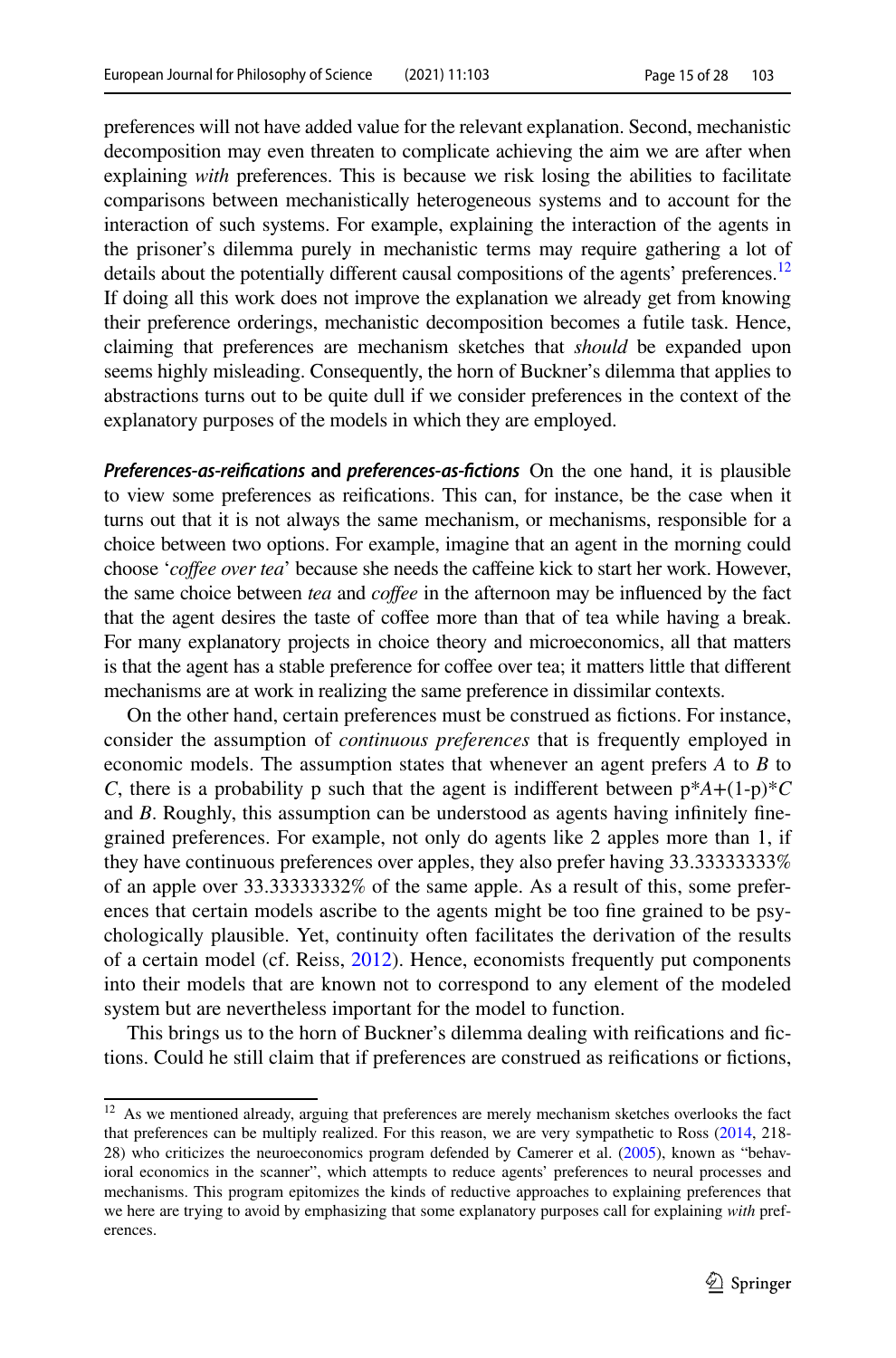they fail to explain? Let us frst consider reifcations. As with representations in cognitive science, it is plausible to expect that some preferences and beliefs in choice theory will turn out to be fssional reifcations. Buckner's main worry here is that fssional reifcations involve a loss of counterfactual power as the causal capacities attributed to beliefs and preferences, respectively, are actually possessed by the same underlying component of the system in question (recall the "A without B" challenge). Hence, construing preferences as distinct entities can lead to false counterfactual statements—that is, it can lead us to make false statements about what will happen when we change an agent's beliefs because we mistakenly assume that this can be done while holding her preferences constant.

However, what becomes relevant once we take the explanatory purposes for which preferences are usually employed into account, is whether this particular loss of counterfactual power matters in the context of those purposes. For instance, it is not that clear that by assigning a particular set of preferences to an agent (e.g.,  $T > R > P > S$ ) we also make claims about the plasticity of those preferences. That is, while choice theoretic models can explain by showing how particular patterns in behavior result from diferent types of agents having certain preferences in often highly diferent circumstances, it is far from obvious that they, thereby, are also meant to serve the purpose of informing us about what would happen if an agent's beliefs or preferences were changed (cf. Clarke, [2020](#page-26-16)). Hence, the loss of counterfactual power that comes with reifcation may not afect many of the models in which preferences are frequently employed given their explanatory purpose.

Finally let us consider fictions. Above we said that at least some preferences, viz. those that seem to be too fne-grained to be psychologically plausible and applicable to ordinary choice behavior, are fctions. Could Buckner at least maintain that preferences, construed in this way, are problematic even if we account for the explanatory purposes for which they are employed? The short answer is no. While some preferences are clearly fctions, e.g., those that we assign on the basis of continuity assumptions, we rarely fnd choice theoretic models in which all preferences are fctions. Moreover, even if preferences are introduced as fctions, this is typically for the purposes of mathematical convenience. This is not to say that idealizations, such as assuming continuity, always yield explanatory power in choice theoretic models. It is just to say that the fctions that we introduce as a result of those idealizations do not introduce additional worries beyond those about idealizations that one may already have (cf. Reiss, [2012;](#page-27-21) Hausman, [2013\)](#page-26-27). Whether we accept the resulting loss of counterfactual power as a price for the mathematical convenience that is gained by introducing preferences as fictions into our models, and how this tradeoff bears on the explanatoriness of the relevant model, is a question that needs to be assessed on a case-by-case basis. Importantly, for the debate at hand, this means that we cannot simply undermine the legitimacy of particular choice theoretic models by pointing out that some of the preferences they assume agents to have are ultimately fictions.

All in all, it seems that regardless of whether preferences are construed as abstractions, reifcations, or fctions, neither of the horns of Buckner's Dilemma seem to afect them in the context of the explanatory purpose of many choice theoretic models in which they are employed. We take the upshot of all of this to be that many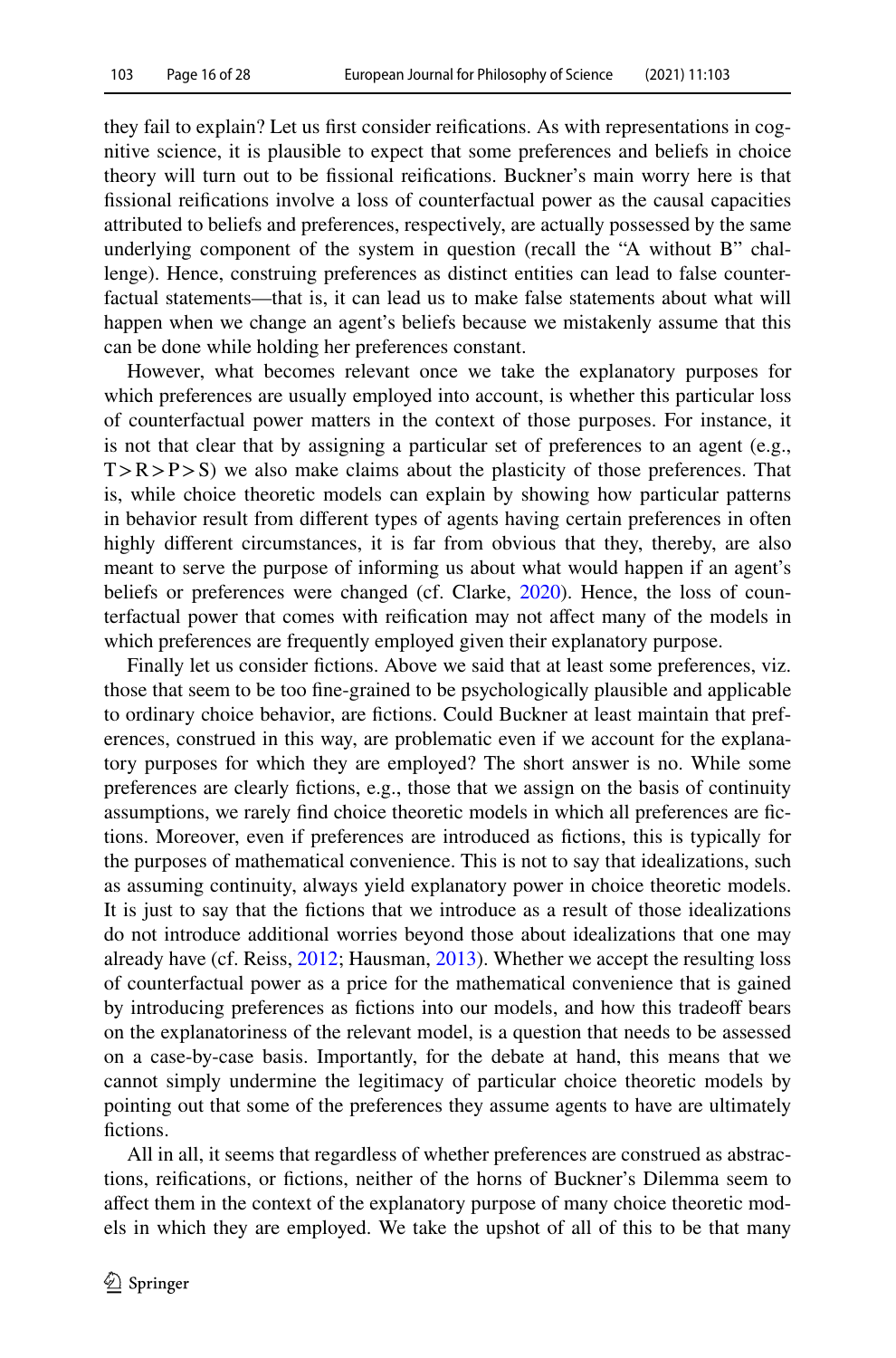special science models that aim at showing commonalities between mechanistically heterogeneous entities—and which try to explain the interaction of those entities based on such commonalities—stand to incur great benefts and no harmful sideefects from employing functional kinds in their models.

#### **4.2 The case of signals**

Often functional kinds are also involved in models whose explanatory purposes are intricately linked to the presence of functional kinds—this is because the properties that make these models explanatory in the light of the model's purpose would disappear at the mechanistic level. This can be true even for cases where decomposition is quite easy and also for those cases where we are not interested in detecting patterns across diferent systems or studying their interaction. To illustrate this kind of explanatory project, we consider the case of signals in the Lewis-Skyrms approach to the study of meaning. This approach investigates how meaning emerges and how diferent signals acquire their meaning. It thereby relies heavily on game-theoretic models (see, e.g., Lewis, [1969](#page-27-22), Skyrms, [2010\)](#page-27-23). Central to this approach is the notion of signaling games. A signaling game is a coordination game in which one agent (the sender) sends a signal to another agent (the receiver), who then performs an action depending on the signal. A signal can be anything that serves the function of inciting a certain response in the receiver. In a signaling game, agents try to realize mutual beneft. In order to realize this beneft, the receiver has to perform the correct action, whereby the correctness of an action depends on the state of the world which only the sender can observe. The main idea behind the Lewis-Skyrms approach is that the meaning of a signal is constituted by the *function* the signal plays in a signaling system (see, e.g., Lewis, [1969;](#page-27-22) Godfrey-Smith, [2017;](#page-26-28) Harms, [2004\)](#page-26-29). Hence, we take this approach to be a promising case study in the context of model-based functionalism.

#### **4.2.1 How do signals explain?**

Before we will illustrate how the Lewis-Skyrms approach explains meaning, we will briefly expand on some of the details of the approach. A signaling system consists of a set of contingency plans, i.e., the contingency plans of the sender(s) and receiver(s). The contingency plan of the sender(s) is a mapping from states of the world to signals. The contingency plan of the receiver is a mapping from signals to actions. In this regard, we can think of contingency plans as behavioral dispositions of the sender and the receiver.

Following Lewis ([1969\)](#page-27-22), we only speak of a signaling system if the contingency plans of the speaker and the receiver combine in such a way that they constitute a coordination equilibrium in a coordination game. More precisely, if contingency plans are plans of actions over all possible situations—i.e., what game theorists refer to as *strategies*—they constitute a Nash equilibrium *if* no agent could do strictly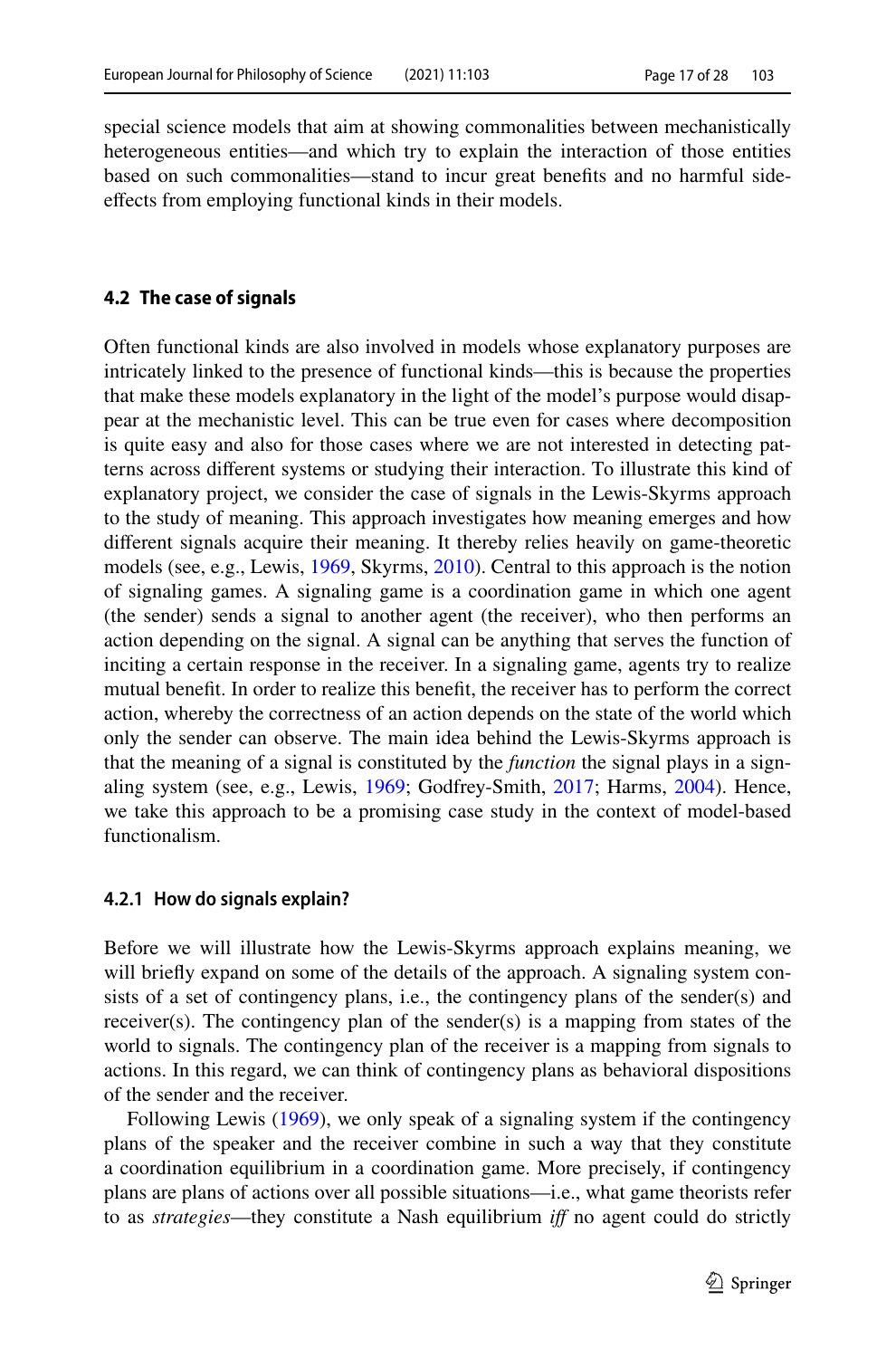better by changing her contingency plans unilaterally*.* A coordination equilibrium is a Nash equilibrium in which every player prefers that everyone else conforms to a set of contingency plans if at least all but one conforms.

For these reasons, according to the Lewis-Skyrms approach, the meaning which the signal is carrying, i.e., what kind of signal it is, is determined by its functional properties. More precisely, it is determined by the role it plays in the signaling system. Accordingly, explaining meaning requires us to look at signals at the functional level (see Table [2](#page-17-0) for an illustration of two signaling systems).

To illustrate how this approach intends to explain meaning, consider one of Lewis' ([1969\)](#page-27-22) favorite examples. Lewis envisioned a signaling game in which two agents have to exchange messages about the onslaught of the British on the continental army. The Sexton of the old new church (the sender) has knowledge about the British, and Paul Revere (the receiver) is in a position to warn the continental army. Both aim at giving the correct warning to the continental army, i.e., they give no warning if the British stay at home, they give warning that the British are coming by sea if the British are coming by sea, and so on. Yet, the Sexton is only able to signal the state of the world to Paul Revere by hanging lanterns into the window of the church. Hence, they aim at matching their respective contingency plans in such a way that they always reach the best possible outcome. For example, the Sexton can choose to hang no lantern in the window if the British are staying at home, one lantern if they are coming by land, and so on. Paul Revere can choose to give no warning if there is no lantern, warn that they are coming by sea if there is one lantern, and so on. Now imagine that Paul and the Sexton have to repeatedly engage in the described situation. Once the actual contingency plans of both agents match in such a way that they form a signaling system (i.e., that they will always give the correct warning), the resulting conventional solution to the coordination problem constitutes the meaning of the signal. In other words, the meaning of the signals (the lanterns in the window) are constituted by their role in such signaling systems. A real-world case that is similar to Lewis' example can be found in the system of warning cries of Campbell's monkeys, who give an alarm cry when they spot a predator (Zollman, [2011](#page-27-24)). According to the Lewis-Skyrms model, the meaning of these warning cries is determined by the function they play in the monkey's warning system (see Table [3](#page-18-0) for an illustration of Lewis' lantern game).

| Sender                | Receiver              |  |  |
|-----------------------|-----------------------|--|--|
| $S1 \Rightarrow SigA$ | $SigA \Rightarrow A1$ |  |  |
| $S2 \Rightarrow SigB$ | $SigB \Rightarrow A2$ |  |  |
| $S2 \Rightarrow SigA$ | $SigA \Rightarrow A2$ |  |  |
| $S1 \Rightarrow SigB$ | $SigB \Rightarrow A1$ |  |  |

Two signaling systems in a signaling game where successful coordination depends on action A1 being performed if S1 is the state of the world and A2 being performed if S2 is the case. Signals SigA and SigB play diferent roles in each system. Hence, their meaning differs between the systems (cf. Zollman, [2011](#page-27-24), 161)

<span id="page-17-0"></span>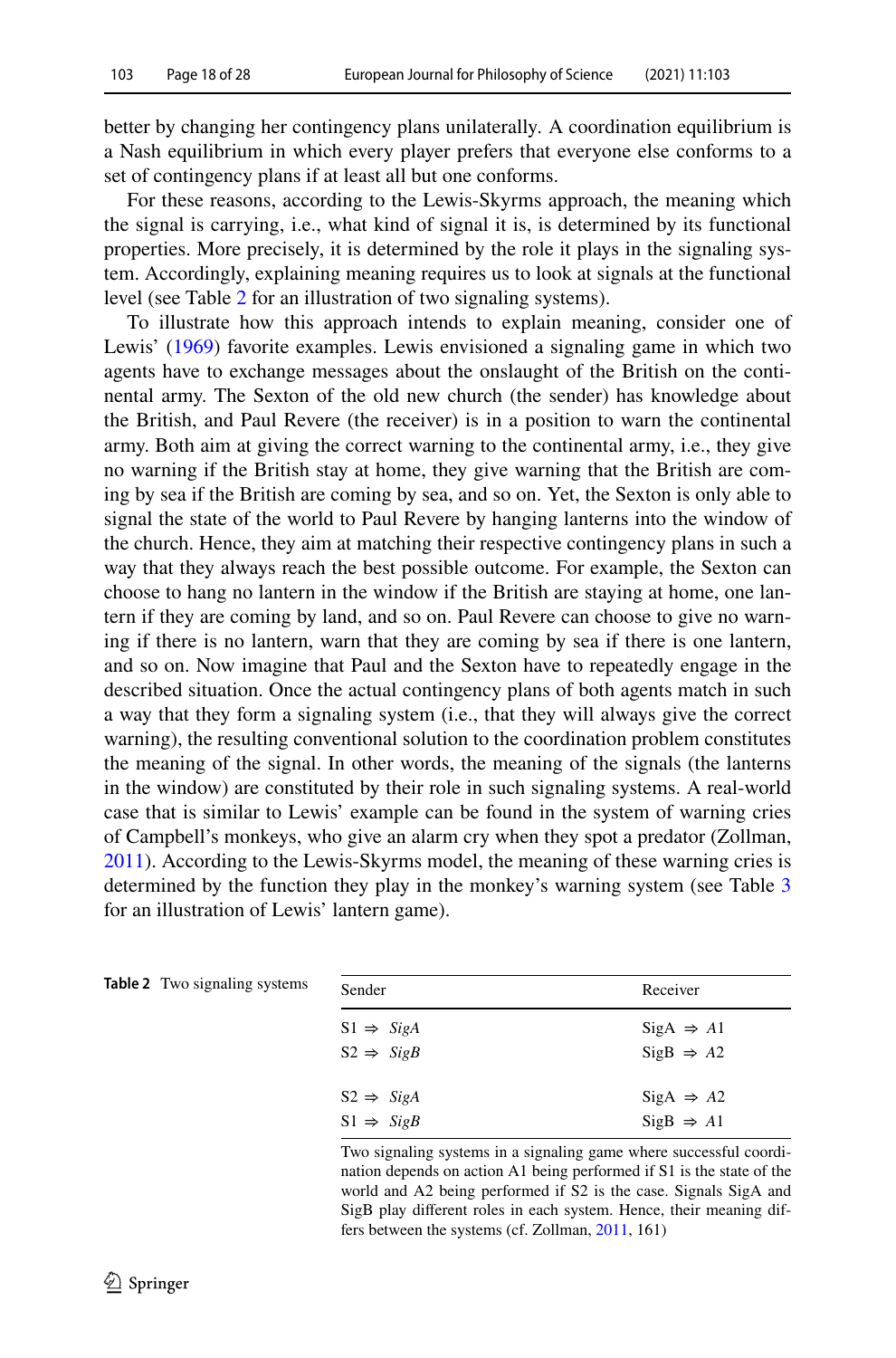<span id="page-18-0"></span>

| Table 3 Lewis' lantern game |  |  |
|-----------------------------|--|--|
|-----------------------------|--|--|

|                | C <sub>1</sub> | C <sub>2</sub> | C <sub>3</sub>            | $\cdots$ |
|----------------|----------------|----------------|---------------------------|----------|
| L1             | 1/1            | 0/0            | 0,5/0,5                   | $\cdots$ |
| L2             | 0/0            | 1/1            | 0,5/0,5                   | .        |
| L <sub>3</sub> | 0,5/0,5        | 0,5/0.5        | 1/1                       | .        |
| ٠<br>٠         | ٠              | ٠<br>٠         | ٠<br>$\ddot{\phantom{a}}$ |          |

C1, C2, C3 … denote the contingency plans of Paul. L1, L2, L3 … denote the contingency plans of the sexton. Players get payofs 1/1 if their contingency plans form a signaling system; 0,5/0,5 if their contingency plans match such that they lead sometimes to the correct outcome; 0/0 if they never lead to the correct outcome (see Lewis, [1969](#page-27-22), 124)

Many of Lewis' successors argued for diferent equilibrium concepts that can underlie a signaling system and investigated the conditions under which such systems exhibit certain stability properties (see, e.g., Sugden, [2004](#page-27-25)). Moreover, others (most notably Skyrms, [2010](#page-27-23)) have shown how various selection processes like biological evolution, reinforcement learning, imitation of success, and rational choice—can shape agents' contingency plans in such a way that they can constitute a signaling system. Despite all of this, the main message of the Lewis-Skyrms approach to the study of meaning is that meaning is explained by a signal's function in a signaling system. We take this to indicate a second class of explanatory purposes for models involving functional kinds: *Functional kinds enable the tracking of phenomena that aren't visible at the level of the components of the relevant mechanisms.*[13](#page-18-1)

#### **4.2.2 Individuating signals**

Let's again consider what Weiskopf's individuation strategies can tell us about signals. We take it that one can view signals as either abstractions or reifications.<sup>14</sup>

**S***ignals‑as‑abstractions* To return to Lewis' example, we could interpret signals as abstractions of the lantern mechanism. For instance, the signal that the British are coming by sea, could be broken down into the Sexton's act of putting two lanterns into the window and Paul receiving a certain visual input, which, in turn, leads him to send a certain warning (e.g., the British are coming by sea). We can interpret this whole process as a signal. This would offer a very coarse-grained description of the relevant mechanisms. Moreover, the whole process is only individuated as a

<span id="page-18-1"></span><sup>&</sup>lt;sup>13</sup> Unlike preferences, the case of signals demonstrates that functional kinds do more than facilitate cross-system comparisons and explain interactions; it indicates how functional kinds can provide knowledge and understanding of patterns which *cannot* be tracked, and therefore not explained, via mechanistic decomposition—this holds even for individual systems. However, we think this doesn't rule out that mechanistic intervention through decomposition can help to explain other aspects of the system, for example, when the systems in question break down or fail to function. But this would complement, not replace, either of the here mentioned explanatory purposes.

<span id="page-18-2"></span><sup>&</sup>lt;sup>14</sup> It seems unlikely that signals could be construed as fictions, so we don't consider this strategy.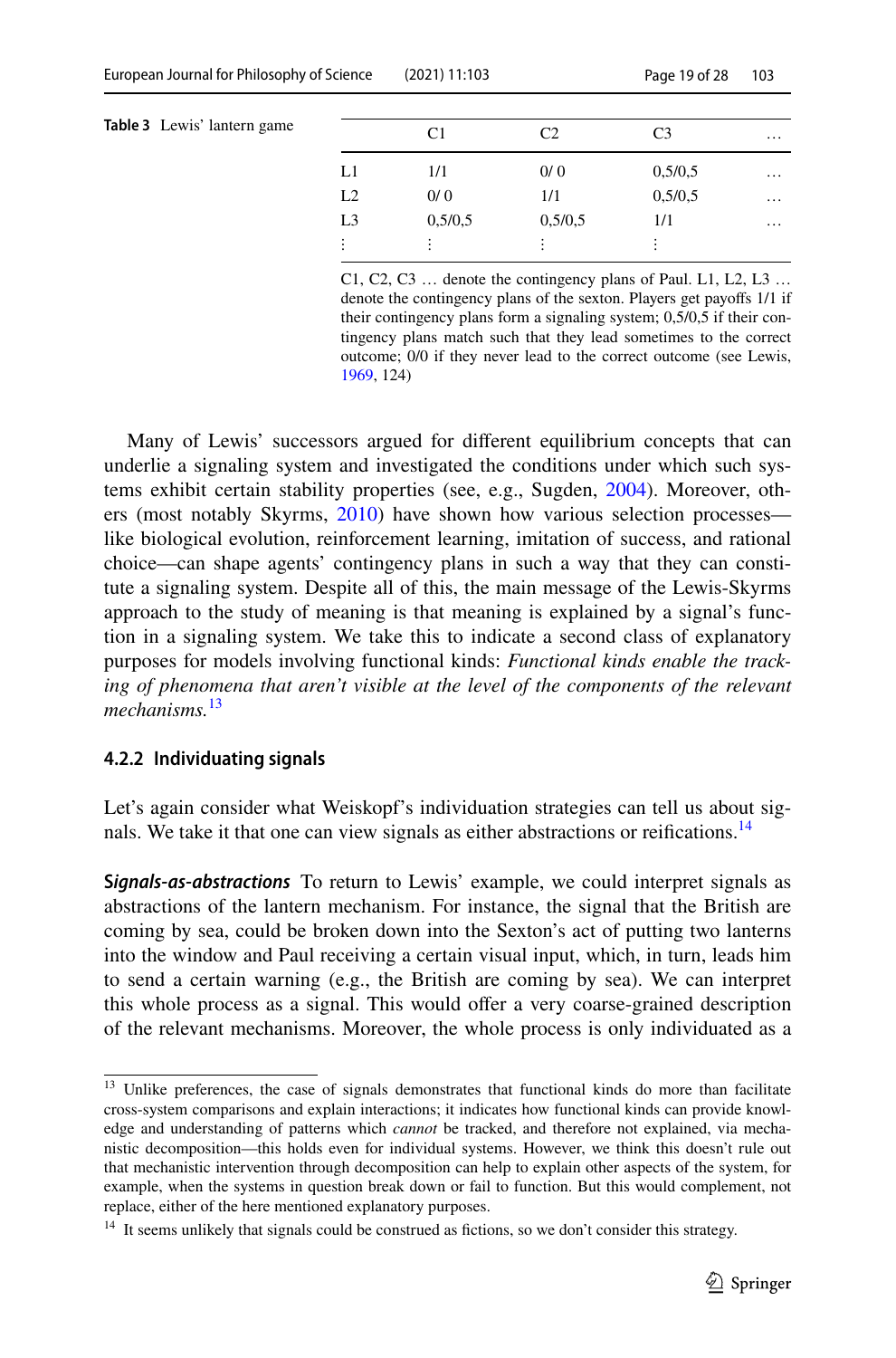signal because of its function. Understood like this, signals seem to ft the notion of abstraction that Buckner and Weiskopf rely upon.

How would Bruckner's dilemma afect this interpretation? It seems obvious that arguing that signals, as abstractions, would still be amenable to mechanistic decomposition would not undermine their explanatory legitimacy in the context of the Lewis-Skyrms approach. The reason is simply that decomposing the relevant signals would lead us away from the functional level at which meaning is ultimately to be explained. Once we have specifed the role of a signal in a signaling system, further details about the underlying mechanisms can do little to explain the signal's meaning. Hence, we hold that signals as abstractions do not succumb to the charge of being mere mechanism sketches.

**S***ignals‑as‑reifcations* Consider that it may not only be necessary that Paul receives a certain visual input in order for him to send a certain warning, but it may also be required that Paul classifes this input the right way. If Paul would sufer from occasional hallucinations that lead him to see additional spots of light in the church window, the signals in Lewis's example could not function in the relevant signaling system as they are intended to do. Hence, in order for the relevant signals to occupy their specifc role in the signaling system, it seems to be important that Paul's brain mechanisms responsible for classifying visual inputs work in a certain (perceptually correct) way. Therefore, it could also be argued that the signals in Lewis's example are reifcations that fuse the lantern mechanisms with Paul's brain mechanisms.

How then would the horn of the dilemma that is supposed to apply to reifcations afect signals under the Lewis-Skyrms approach? As illustrated above, according to the Lewis-Skyrms approach, meaning is located at the functional level of signaling systems. Any attempt to decompose the signal into its constituent parts would, therefore, be unable to explain why a particular signal has its particular meaning. In other words, under the Lewis-Skyrms approach, functional kinds located at the level of signaling systems are indispensable when it comes to the explanations of meaning. Hence, no matter what general explanatory drawback we identify for reifications such as losses in counterfactual power—these drawbacks in and of themselves cannot undermine the legitimacy of using signals as functional kinds for explaining meaning because, within the Lewis-Skyrms framework, the meanings that signals encode can only be explained at the functional level.

Given all of this, we hold that arguing about whether the signal is an abstraction, or a reifcation, would not be very illuminating with respect to the explanatory role that signals play within the Lewis-Skyrms approach because the phenomenon those models intend to account for is simply not visible at the level of the components of the relevant mechanisms. In cases like this, Buckner's dilemma cannot undermine the explanatory legitimacy of the relevant functional kinds.

Against this, however, one might argue that relying on the Lewis-Skyrms approach in the context of new functionalism is misguided as it does not attempt to give a *causal* explanation, but rather tries to explain in what meaning is *grounded*, i.e., the role of a signal in a signaling system. More generally, one could hold that new functionalism should be restricted to causal explanations. If this were correct, it would undermine our signal example and we would instead have to identify an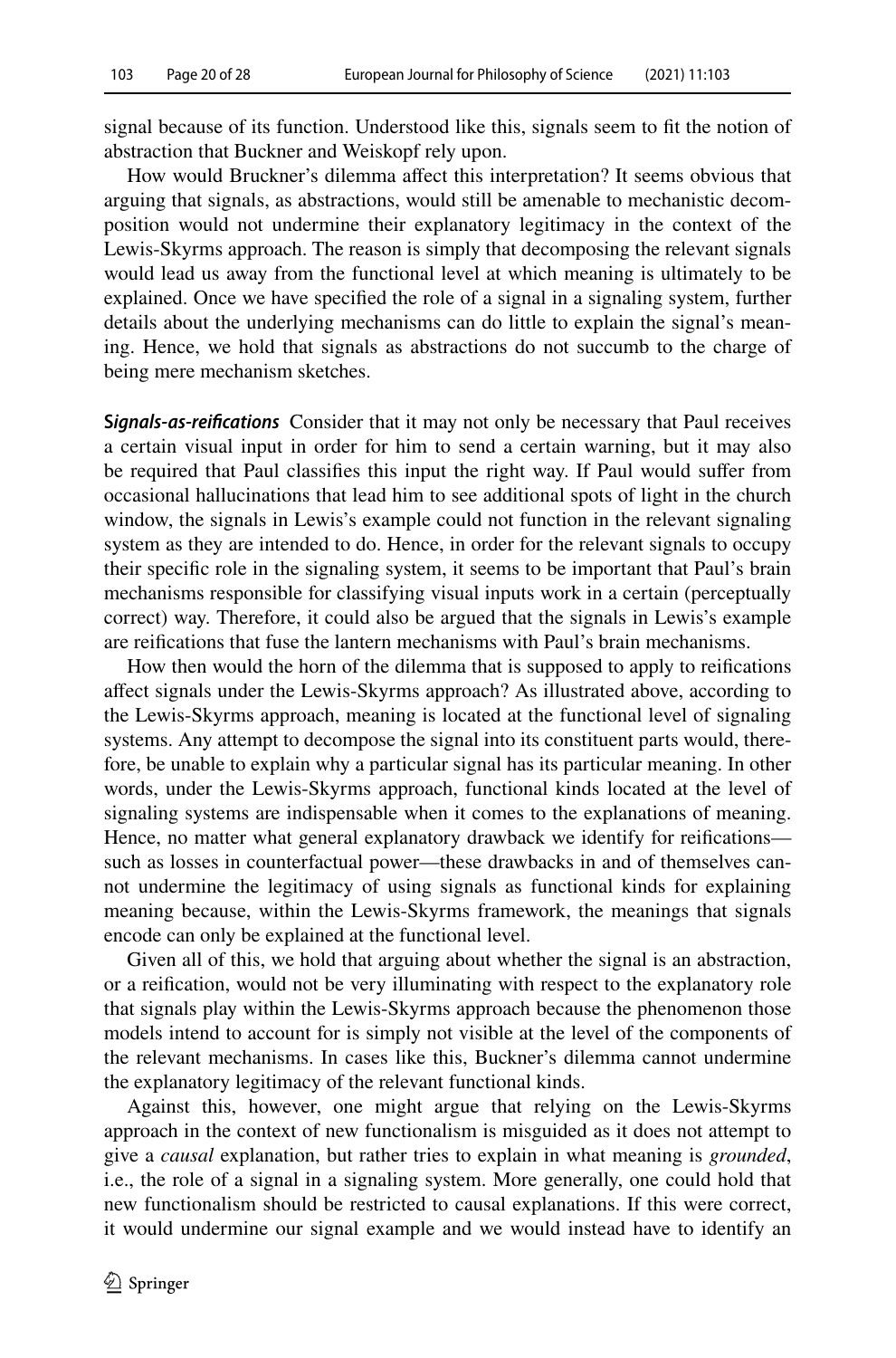attempt at giving a causal explanation where mechanistic decomposition would make the phenomena to be explained vanish.

First, we hold that new functionalism should not be restricted in this way. Second, there are also causal explanations that help us to make our case. To see this, just consider that the Sexton in Lewis' example could use diferent types of 'lanterns' to communicate, e.g., he could use faming torches or kerosine lamps. Now consider that Paul sees the lights that were produced by the kerosine lamps. Should we say that his warnings were caused by the specifc light-emitting technology, *or* say that it was caused by seeing a specifc number of lights in the church window? It seems that only the latter statement would be explanatory in this particular context, while the frst statement would threaten to obscure the behavioral pattern exhibited by Paul (see also, List & Menzies, [2009\)](#page-27-26). Consequently, we take the Lewis-Skyrms approach to be a straightforward example of a model-based research program involving functional kinds that are unafected by Buckner's dilemma. Moreover, the worry that the phenomena to be explained will not be visible at the level of the components of mechanisms seems to generalize to models whose purpose it is to ofer causal explanations.

#### **5 New functionalism, restated**

Given the considerations of the previous section, we can now see that the explanatory purposes in which functional kinds are involved cross-cuts the ways in which they are, or could be, individuated. In some cases, knowing how a functional kind fts into Weiskopf's taxonomy may not even be necessary to defend its legitimacy against Buckner's dilemma once we take its explanatory purposes into account.

This indicates to us that an assessment of the model-based approach to functional explanation requires *more* than an account of how functional kinds are individuated—it needs to also recognize that models utilizing functional kinds often serve quite diferent explanatory purposes. In particular, we focused on functional kinds that (a) enable comparisons between mechanistically heterogeneous systems and help to account for the interaction of such systems, and those that (b) enable the tracking of phenomena that aren't visible at the level of the components of the relevant mechanisms. In such cases, one cannot simply ask how a particular model involving functional kinds would compare with some mechanistic explanations; one has to ask how it serves the particular explanatory purpose of the model in which it is employed. To put it diferently, the legitimacy of a particular functional kind does not only depend on how it is individuated, but also on the explanatory purposes in which the models that employ those functional kinds are involved.

The aim of this final section is to outline how our arguments offer a defense of new functionalism. First, we characterize our arguments in terms of a reformulation of Weiskopf's original conditions for model-based functional explanations. More specifcally, we suggest that his third condition, the *genuine explanatoriness* condition, needs to be broadened if we want to evade Buckner's dilemma. Second, we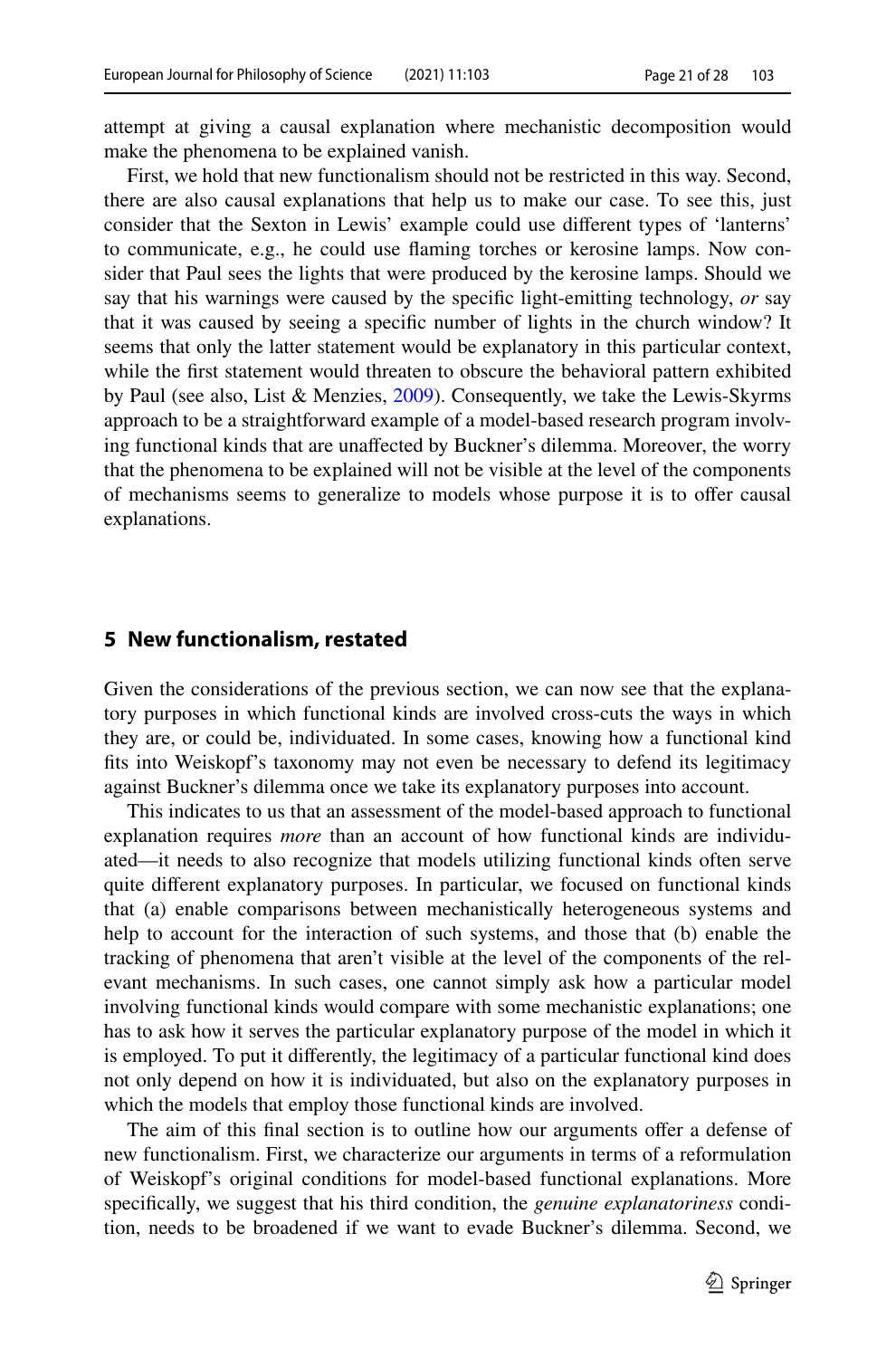argue that broadening this condition does not lead to parochialism or anything-goes pluralism.

#### **5.1 Genuine explanatoriness does not depend only on counterfactual power**

We have illustrated diferent classes of explanatory purposes for which functional kinds may be legitimately employed. How does this relate back to Weiskopf's original vision regarding model-based functionalism? Recall that according to his formulation, explanations employing functional kinds have to be (i) *well-confrmed*, (ii) *representationally accurate*, and (iii) *genuinely explanatory*. Nothing in our discussion above shows (i) and (ii) to be problematic.

However, if we take a closer look at how Weiskopf spells out genuine explanatoriness, some may worry that our cases above do not exemplify this condition. Recall that Weiskopf states that condition (iii) entails that a set of models that can, ceteris paribus, answer more 'what-if-things-had-been-diferent' questions is to be preferred, and further, that we should only consider the functional properties of these models to constitute kinds. For example, one might now be tempted to think that models containing preferences are unable to answer 'what-if-things-had-beendiferent' questions about the source and structure of those preferences. This, we agree, may happen if one takes preferences to be reifications or fictions.<sup>15</sup> Similarly, one may think that signaling models do not lend themselves to making counterfactual statements about how changing the realizers may afect the meaning of the signals and hence the behavior of the senders/receivers. However, as we have also suggested, this should not be a major worry as demanding that the relevant models answer those kinds of questions would amount to neglecting their specifc explanatory purposes.

This brings us back to the second horn of Buckner's dilemma—namely, that models that do not answer as many counterfactual questions as possible fail to be explanatory. The argumentative thrust of this horn comes from the presumption that, ideally, the relevant model should provide as many counterfactual statements about its target as possible—this means that, given two competing models, the one which can provide more answers to counterfactual questions about the target phenomena is the better model. In this regard, Buckner states that:

We also must be told why the functionalist interpretation of [their] models is to be preferred over mechanistic alternatives. The common currency in arbitrating between functionalist and mechanistic interpretations, I have supposed, is counterfactual power, with the interpretation that supports more genuine counterfactuals being preferable, *ceteris paribus*. ([2015,](#page-26-4) 3928)

<span id="page-21-0"></span><sup>&</sup>lt;sup>15</sup> To be clear, this worry really only applies to *non-behavioristic* interpretations of preferences (e.g., Dietrich & List, [2016;](#page-26-13) Guala, [2019](#page-26-17)). But for *behavioristic* interpretations, there should be no worry about the counterfactual power because nothing is being reifed or fctionalized--a preference just is a choice. So, we can ask and answer 'what-if-things-had-been-diferent' questions about preferences understood as choice-behavior (e.g., asking how a change in price will afect a change in choice).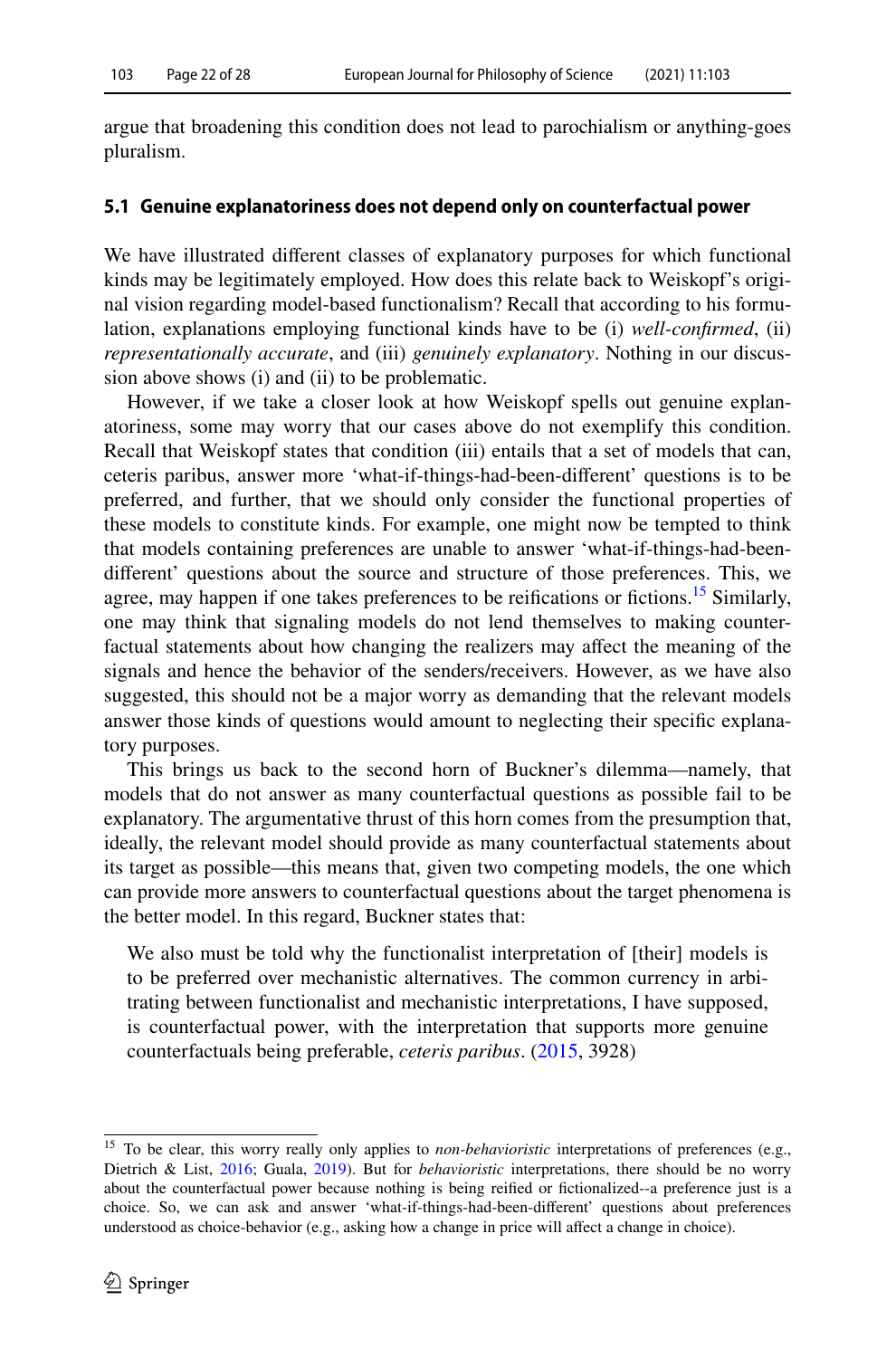However, our discussion suggests that it should not primarily matter how many counterfactual statements the models in which functional kinds are employed can support, but whether they support the kind of counterfactual statements *that are relevant for the explanatory purpose of the model.* Everything else would amount to comparing apples with oranges. Consequently, while we do not think that Buckner's dilemma is the devastating objection to new functionalism that he takes it to be, it is nonetheless a very useful device for pointing out weaknesses in Weiskopf's specifc construal of new functionalism.

We, therefore, hold that genuine explanatoriness does not imply giving as many counterfactual statements as possible; it means answering as many questions as possible that are relevant to the purpose of the model—this may of course include answering some 'what-if things-has-been-diferent' questions. Hence, we suggest that condition (iii) should be construed as a *purpose-adequacy condition*, meaning that a model's explanatory power should be examined and judged in terms of the model's contribution to answering questions relevant to its explanatory purpose.

#### **5.2 Explanatory monism, pluralism, and holism**

We suggested that Weiskopf's condition (iii) for model-based functionalism should be amended so as to allow for diferent explanatory purposes. As will become clear below, we hold that this adjustment is necessary to account for the trade-of in explanatory purposes one can pursue with any given model. However, our amendment may raise the concern that we are defending a form of 'anything-goes' pluralism about scientific explanation. Buckner  $(2015)$  $(2015)$  argues that appealing to various explanatory purposes, as we have, can lead to a form of model *parochialism*. The worry is that appealing to various diferent purposes allows one to evade answering questions about counterfactual power by restricting the aims of the model in an ad hoc manner. Yet, we will now make the case that this worry is exaggerated.

Let us, therefore, briefy expand on the two most common normative positions one can take with respect to the explanatory aims of science. One can be *monist* and hold that there is one central, context-independent aim in science and only models that satisfy this aim are legitimately explanatory. We take it that many mechanists are, at least implicitly, monists. However, as our discussion so far has indicated, we reject this position. By contrast, one can be *pluralist* and hold that there are various purposes a model can pursue to be legitimately explanatory. Most often for the pluralist, pragmatic considerations determine which models are explanatory in a given context (see e.g., Potochnik, [2017](#page-27-27)). This view is usually rejected by mechanists, like Buckner, as they worry that it makes it too easy for scientists to insulate their models from critique by redefning their explanatory purposes in an ad-hoc manner.

We take the functional kinds and models discussed in section 4 to already suggest that appealing to diferent explanatory purposes is, by far, not always an ad hoc move. In fact, by looking at the wider modeling literature it is easy to see that model building is context-sensitive in the sense that modelers construct their models with specifc purposes in mind. That is, models are never meant to be the kind of universal purpose tools that monists might take them to be. In this regard, Mäki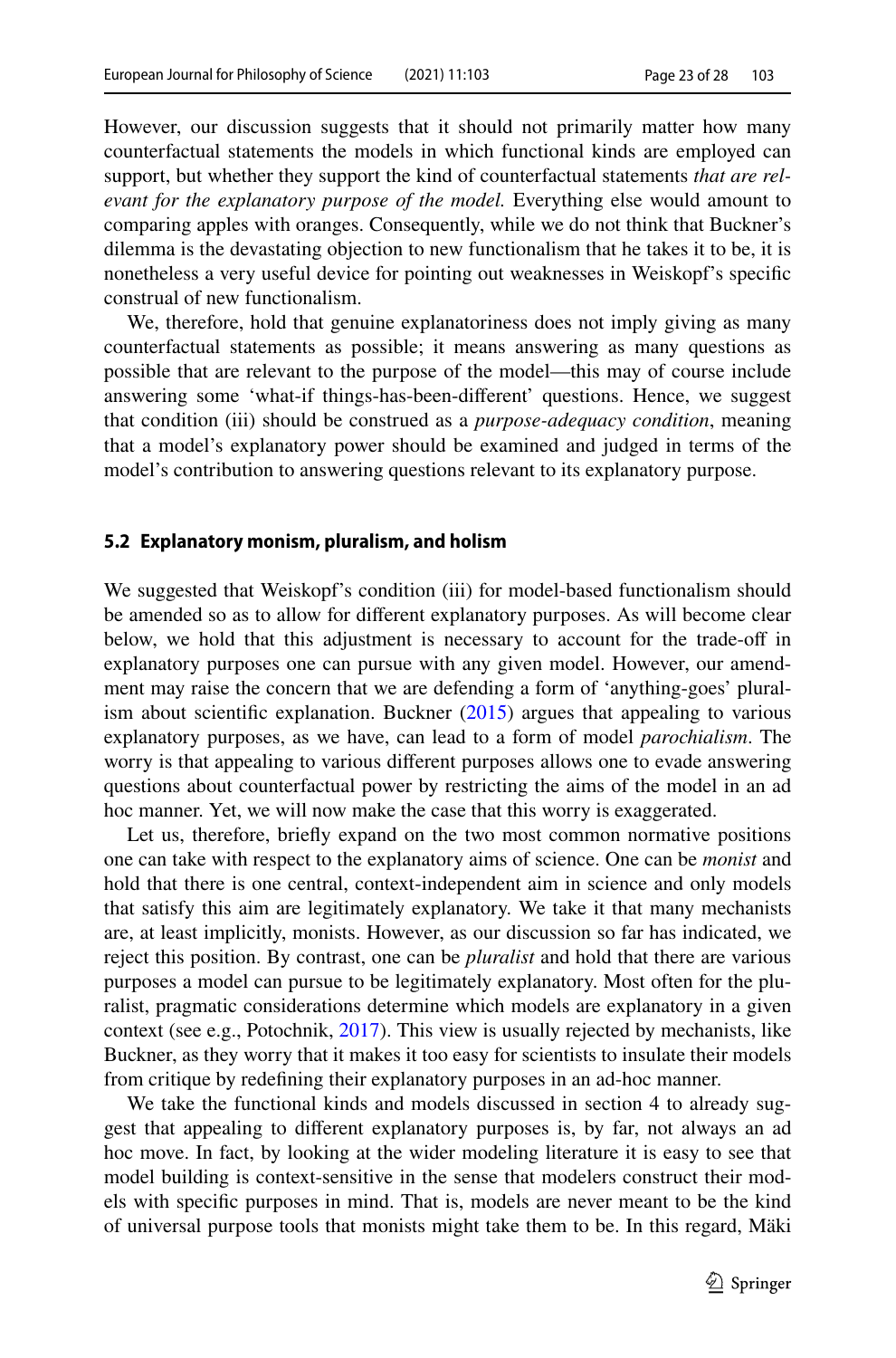[\(2009](#page-27-28)) argues that models are usually accompanied by a *commentary* that identifes the specifc purposes of the model. This stands in stark contrast to Buckner's view that appealing to the aims of a model to defend the inclusion of functional kinds is usually an ad hoc defense. Mäki demonstrates this by appealing to the commentary that accompanies the famous Schelling model (Schelling, [1971\)](#page-27-29), saying it "explicitly states that the rationale of his models is *not* the ambitious one of serving as frst approximations that can be elaborated to simulate with higher fdelity the real situations we want to examine"  $(2009, 38)$  $(2009, 38)$ . In other words, the model does not aim at offering a mechanism sketch. In a similar vein, Potochnik  $(2017, 67)$  $(2017, 67)$  $(2017, 67)$  notes with respect to game theoretic models that study the emergence of cooperation in evolutionary biology (e.g., Axelrod & Hamilton, [1981](#page-26-30)), that it is clear that "their aim is to depict patterns in how natural selection can, in general, causally contribute to the emergence of cooperation. Because these models of cooperation ignore so many other causal infuences in order to focus on the role of natural selection, they have a limited range of application and limited accuracy of most any evolved trait." In both of these examples, the commentary accompanying the models clarifes the purpose and scope of the model. In neither case can this additional information be construed as an ad hoc defense of the model's explanatory limits—it is, rather, a specifcation about how to understand the aims of the model. Consequently, the wider modelling literature suggests that pluralism should be preferred to monism and that pluralism does not need to give way to the ad hoc defenses that Buckner is worried about.

Nevertheless, this may not address the issue of parochialism fully as one can still disagree with the guiding motivations which set a particular modeling agenda. In other words, one may simply be unconvinced that a given explanatory purpose that can be used to legitimize functional kinds is *itself* legitimate. This raises the worry that, if we are correct in our argument so far, the debate about new functionalism is potentially deadlocked due to contrasting commitments about the legitimate aims of science. Consequently, one may worry that our attempt to defect Buckner's dilemma has not gotten us very far because one could simply respond by insisting on the illegitimacy of explanatory purposes that would allow us to legitimize functional kinds. Even though we cannot fully address this here, we briefy respond to this worry in two ways.

Our frst response is that we take the burden of proof to lie with mechanists. This is because they need to argue that explanatory purposes that are commonly pursued in the special sciences are, in fact, illegitimate. However, we anticipate that this will not be enough to persuade the mechanists. Our second response is, therefore, to point at a potential way out of this deadlock. This is the view from *explanatory holism*, which is advantageous to different scientific aims but also blocks anythinggoes pluralism or parochialism.

According to Hochstein ([2017\)](#page-26-31), explanatory pluralism does not offer a viable alternative to monism because both positions treat the assessment of explanatory legitimacy of models in the abstract—that is, independently of other models with which they may be informed and interconnected. He takes this to be a crucial faw for both monism and pluralism. On the one hand, he agrees with the wider modeling literature that individual scientifc models cannot simultaneously satisfy all the scientifc goals typically associated with explanation—that is, "a given model's ability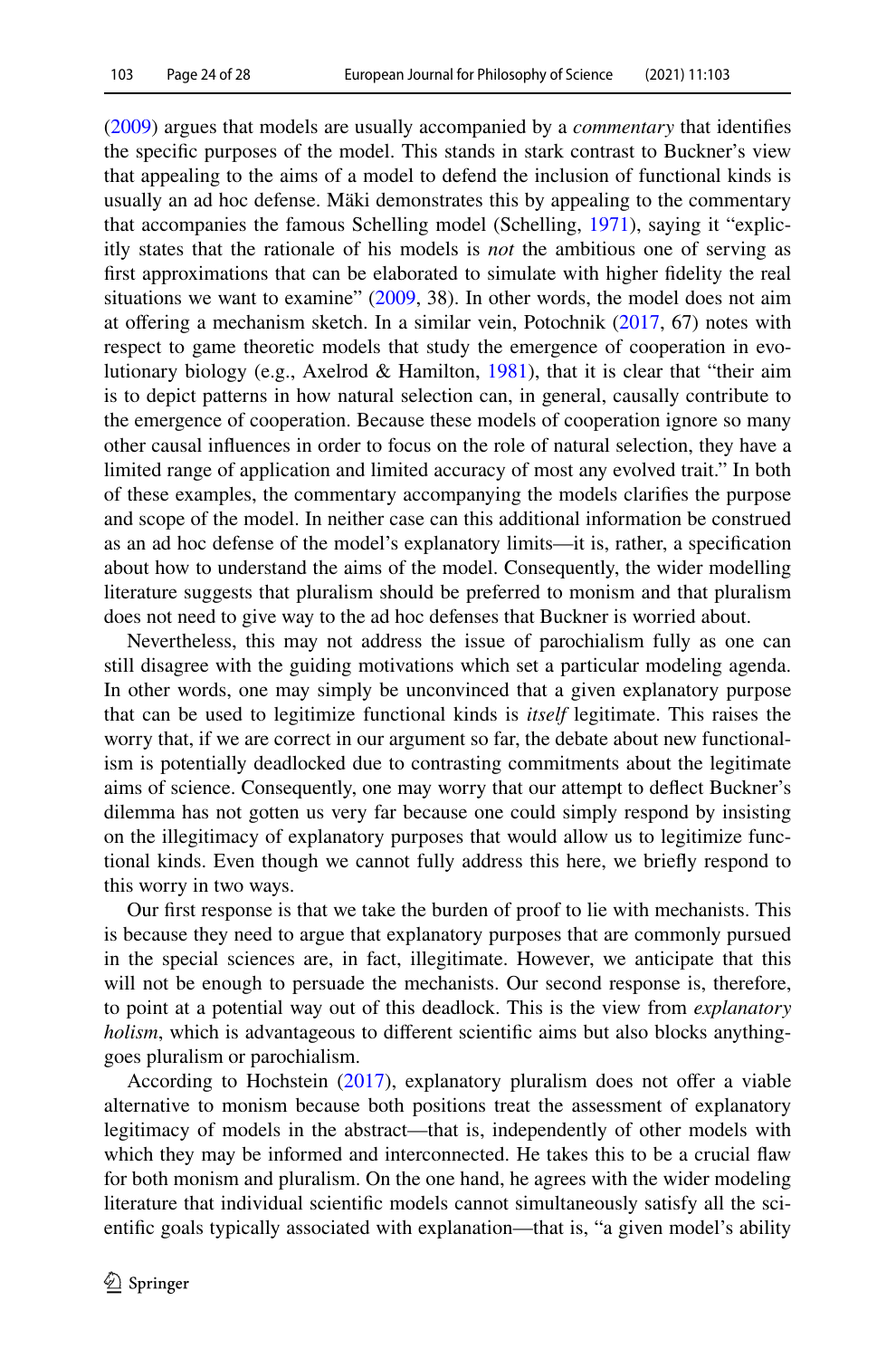to satisfy some goals must always come at the expense of satisfying others" ([2017,](#page-26-31) 1105). On the other hand, any model that sacrifces some explanatory goals to attain others will always "necessarily undermine its own explanatory power in the process" from the perspective of the monist. Hochstein's response is that, in assessing the legitimacy of a model's purposes, we must appeal to *collections of models* and assess how much attaining the explanatory purposes of one model can help us to satisfy other explanatory purposes.

Taking inspiration from Hochstein, we now propose that one way to break the deadlock and to block the charge of parochialism is to ask in how far the explanatory purposes we pursue with any given class of models are able to support other explanatory purposes pursued by other classes of models. In asking this question, we are committed to the view that the special sciences are ultimately a cooperative endeavor. Consequently, we take the perspective that a model's explanatory purpose should be evaluated also on the basis of how well it contributes to the broader network of explanatory aims. That is, of course, not to say that any individual model actually has to pursue all of these aims. We agree with Hochstein, and the wider modelling literature, that it cannot. Instead, the relevant issue is whether achieving one explanatory goal can also help us to achieve others. Asking this question introduces a criterion for demarcating explanatory purposes—in particular, it allows us to distinguish purposes which support merely parochial projects from purposes which also contribute to other explanatory aims. For instance, one way to defend the explanatory purposes of, say, Akerlof's market-for-lemons model, against the charge of parochialism would be to show that having knowledge of the general patterns that arise in markets due to information asymmetries makes it easier to search for the particular mechanism that give rise to this pattern in a particular instance (cf. Herfeld, [2018\)](#page-26-18). Consequently, we view explanatory holism as ofering a promising way out of this deadlock.

Of course, one may retort that we fall short of showing that the explanatory purposes we have pointed out here always or necessarily contribute to some broader network of explanatory aims. Moreover, it remains an open question whether *all* legitime explanatory purposes contribute to such a network. These two issues relate to a broader concern regarding our appeal to holism, which is that it allows for the possibility that models involving functional kinds will remain explanatorily incomplete unless properly integrated into a larger model-network, which presumably also includes mechanistic models.

On the one hand, this would grant the mechanist room to argue that mechanistic explanations are still required at some level. In this regard, we agree that it is an important question how networks of models can and should come together to provide holistic explanations. We suspect that there is not one type of holistic explanation, but various types, whose compositions may depend on diferent, local sociological factors. But how to identify these types is a question for another paper. Whether each and every holistic explanation requires mechanistic models is, therefore, an open question. In any case, our argument here suggests that some explanatory purposes can only be achieved by invoking functional kinds (which are not amenable to mechanistic decomposition).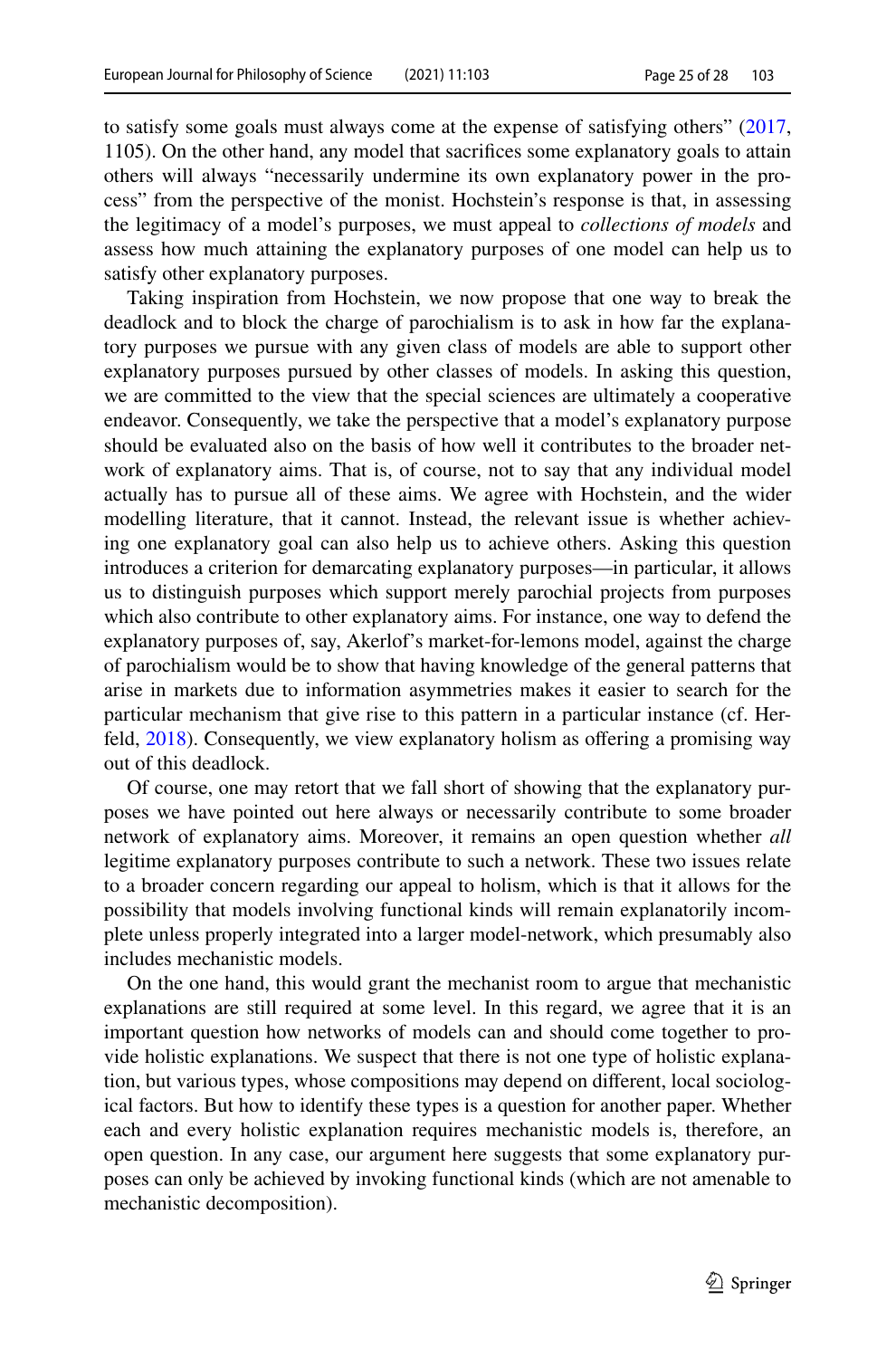On the other hand, one could argue that if genuine explanations are only ofered by networks of models, this would undermine the explanatory purposes mentioned above. In other words, one could hold that only holistic explanations should count as genuine (i.e., capital 'E') explanations. However, while one may hold this view, it would not change any of the substantial points we made in this paper. That is, our strategy for deflecting Buckner's dilemma would not be affected by it.<sup>[16](#page-25-0)</sup> In any case, for now, our aim was just to point out that holism provides one promising strategy for getting out of the deadlock and blocking the charge of parochialism.

# **6 Conclusion**

Our aim in this paper has been (a) to demonstrate that there *are* diverse explanatory aims in the social and behavioral sciences, and (b) that we can appeal to these aims in a non-ad hoc manner which indicates the limitations of Buckner's dilemma for criticizing new functionalism. To this end, we have defended an approach to model-based explanation by proposing a reformulation of Weiskopf's conditions under which functional kinds legitimately explain. We have pointed out that simply disagreeing with the legitimacy of the purposes we introduced would be a potential way to reassert the validity of Buckner's critique; and, that the resulting disagreement about normative commitments concerning the explanatory aims of science could lead to a deadlock. To demonstrate that there is a way out of this deadlock, we sketched how holism can provide us with the basis for demarcating explanatory aims.

**Acknowledgments** We thank Anna Alexandrova, O. Calgar Dede, Melissa Vergara Fernández, Marta Halina and Marcel Jahn, for very valuable feedback on earlier drafts of this paper.

**Funding** Lukas Beck is currently doing a PhD that is supported by a doctoral scholarship of the German Academic Scholarship Foundation (Studienstiftung des deutschen Volkes).

# **Declarations**

**Disclosures** There are no potential conficts of interest to report.

**Open Access** This article is licensed under a Creative Commons Attribution 4.0 International License, which permits use, sharing, adaptation, distribution and reproduction in any medium or format, as long as you give appropriate credit to the original author(s) and the source, provide a link to the Creative Commons licence, and indicate if changes were made. The images or other third party material in this article are included in the article's Creative Commons licence, unless indicated otherwise in a credit line to the material. If material is not included in the article's Creative Commons licence and your intended use is not permitted by statutory regulation or exceeds the permitted use, you will need to obtain permission directly from the copyright holder. To view a copy of this licence, visit [http://creativecommons.org/licen](http://creativecommons.org/licenses/by/4.0/) [ses/by/4.0/](http://creativecommons.org/licenses/by/4.0/).

<span id="page-25-0"></span><sup>&</sup>lt;sup>16</sup> We are thankful to an anonymous referee for bringing up these points.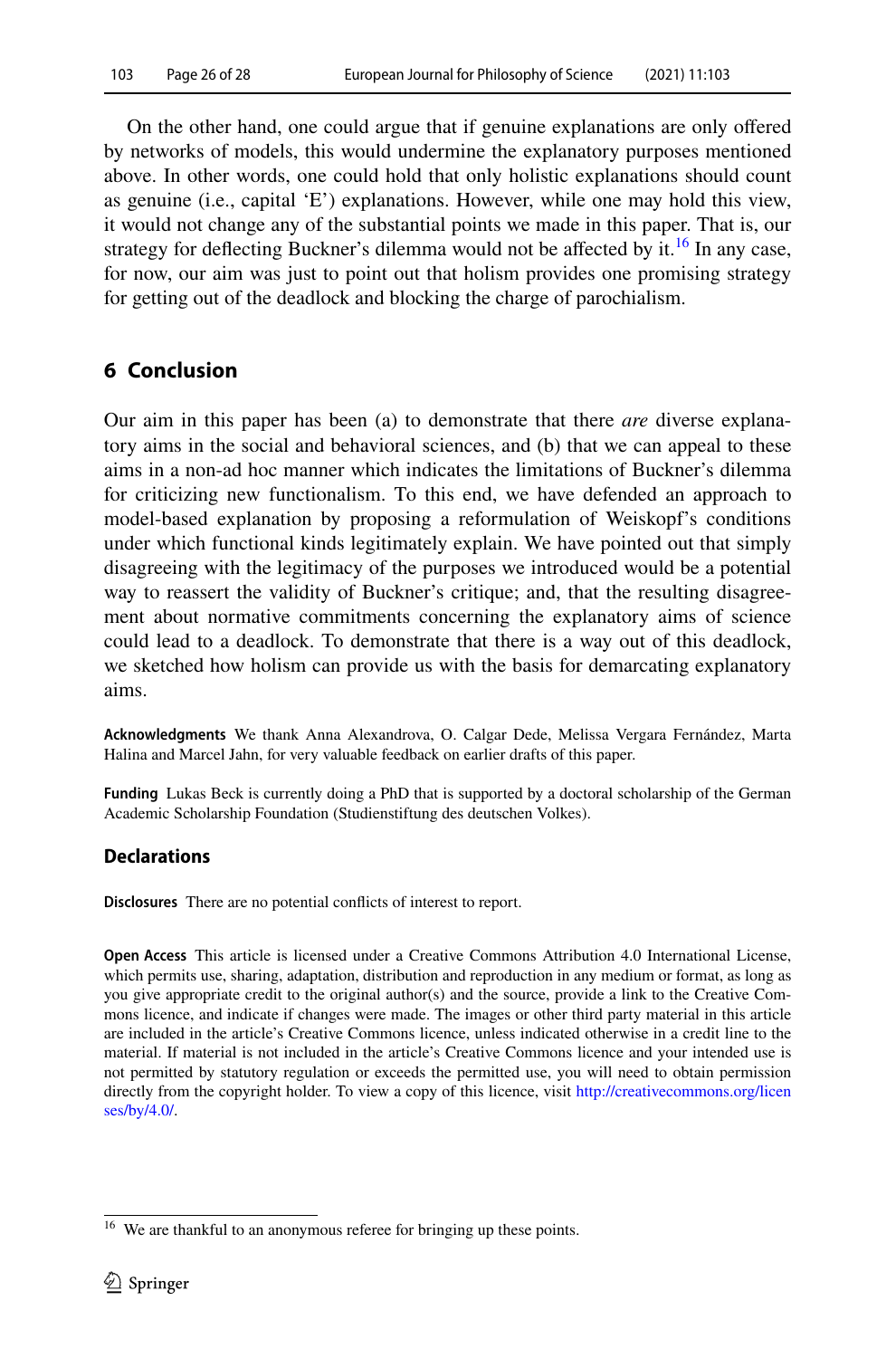# **References**

- <span id="page-26-26"></span>Akerlof, G. (1970). The market for 'lemons': Quality uncertainty and the market mechanism. *Quarterly Journal of Economics, 84*(3), 488–500.
- <span id="page-26-30"></span>Axelrod, R., & Hamilton, W. D. (1981). The evolution of cooperation. *Science, 211*(4489), 1390–1396.
- <span id="page-26-10"></span>Bechtel, W., & Abrahamsen, A. (2005). Explanation: A mechanist alternative. *Studies in History and Philosophy of Science Part C: Studies in History and Philosophy of Biological and Biomedical Sciences, 36*(2), 421–441.
- <span id="page-26-3"></span>Bechtel, W., & Richardson, R. C. (2010). *Discovering complexity: Decomposition and localization as strategies in scientifc research*. MIT Press.
- <span id="page-26-4"></span>Buckner, C. (2015). Functional kinds: A skeptical look. *Synthese, 192*(12), 3915–3942.
- <span id="page-26-21"></span>Camerer, C. (2008). The case for mindful economics. In A. Caplin & A. Schotter (Eds.), *The foundations of positive and normative economics: A handbook (pp. 43–69)*. Oxford University Press.
- <span id="page-26-25"></span>Camerer, C., Loewenstein, G., & Prelec, D. (2005). Neuroeconomics: How neuroscience can inform economics. *Journal of Economic Literature, 43*(1), 9–64.
- <span id="page-26-1"></span>Cartwright, N. (1999). *The dappled world: A study of the boundaries of science*. Cambridge University Press.
- <span id="page-26-15"></span>Clarke, C. (2016). Preferences and positivist methodology in economics. *Philosophy of Science, 83*(2), 192–212.
- <span id="page-26-16"></span>Clarke, C. (2020). Functionalism and the role of psychology in economics. *Journal of Economic Methodology*, 1–19.
- <span id="page-26-11"></span>Craver, C. F. (2006). When mechanistic models explain. *Synthese, 153*(3), 355–376.
- <span id="page-26-12"></span>Craver, C. F. (2007). *Explaining the brain: Mechanisms and the mosaic unity of neuroscience*. Oxford University Press.
- <span id="page-26-2"></span>Craver, C. F., & Bechtel, W. (2006). Mechanism. In S. Sarkar & J. Pfeifer (Eds.), *Philosophy of science:An encyclopedia* (pp. 469–478). Routledge.
- <span id="page-26-6"></span>Dennett, D. C. (1989). *The intentional stance*. MIT Press.
- <span id="page-26-7"></span>Dennett, D. C. (1991). Real patterns. *The Journal of Philosophy, 88*(1), 27–51.
- <span id="page-26-13"></span>Dietrich, F., & List, C. (2016). Mentalism versus behaviourism in economics: A philosophy-of-science perspective. *Economics & Philosophy, 32*(2), 249–281.
- <span id="page-26-20"></span>Dowding, K. (2002). Revealed preference and external reference. *Rationality and Society, 14*, 259–284.
- <span id="page-26-19"></span>Elwood, R. W., & Appel, M. (2009). Pain experience in hermit crabs? *Animal Behaviour, 77*(5), 1243–1246.
- <span id="page-26-0"></span>Fodor, J. A. (1974). Special sciences (or: The disunity of science as a working hypothesis). *Synthese*, 97–115.
- <span id="page-26-5"></span>Fodor, J. (1997). Special sciences: Still autonomous after all these years. *Philosophical Perspectives, 11*, 149–163.
- <span id="page-26-8"></span>Gierre, R. N. (1988). *Explaining science: A cognitive approach*. University of Chicago Press.
- <span id="page-26-9"></span>Glennan, S. (2002). Rethinking mechanistic explanation. *Philosophy of Science, 69*(S3), S342–S353.
- <span id="page-26-28"></span>Godfrey-Smith, P. (2017). Senders, receivers, and symbolic artifacts. *Biological Theory, 12*(4), 275–286.
- <span id="page-26-24"></span>Guala, F. (2012). Are preferences for real? Choice theory, folk psychology, and the hard case for commonsensible realism. In Economics for real (pp. 151-169). Routledge.
- <span id="page-26-17"></span>Guala, F. (2019). Preferences: Neither behavioural nor mental. *Economics & Philosophy, 35*(3), 383–401.
- <span id="page-26-14"></span>Gul, F., & Pesendorfer, W. (2008). The case for mindless economics. In A. Caplin & A. Schotter (Eds.), *The foundations of positive and normative economics: A handbook* (pp. 3–42). Oxford University Press.
- <span id="page-26-29"></span>Harms, W. F. (2004). Primitive content, translation, and the emergence of meaning in animal communication. Evolution of communication systems: A comparative approach, 31–48.
- <span id="page-26-22"></span>Hausman, D. M. (2008). Mindless or mindful economics: A methodological evaluation. In A. Caplin & A. Schotter (Eds.), *The foundations of positive and normative economics: A handbook* (pp. 125– 151). Oxford University Press.
- <span id="page-26-23"></span>Hausman, D. M. (2012). *Preference, value, choice and welfare*. Cambridge University Press.
- <span id="page-26-27"></span>Hausman, D. M. (2013). Paradox postponed. *Journal of Economic Methodology, 20*(3), 250–254.
- <span id="page-26-18"></span>Herfeld, C. (2018). Explaining patterns, not details: Reevaluating rational choice models in light of their explananda. *Journal of Economic Methodology, 25*(2), 179–209.
- <span id="page-26-31"></span>Hochstein, E. (2017). Why one model is never enough: A defense of explanatory holism. *Biology and Philosophy, 32*(6), 1105–1125.